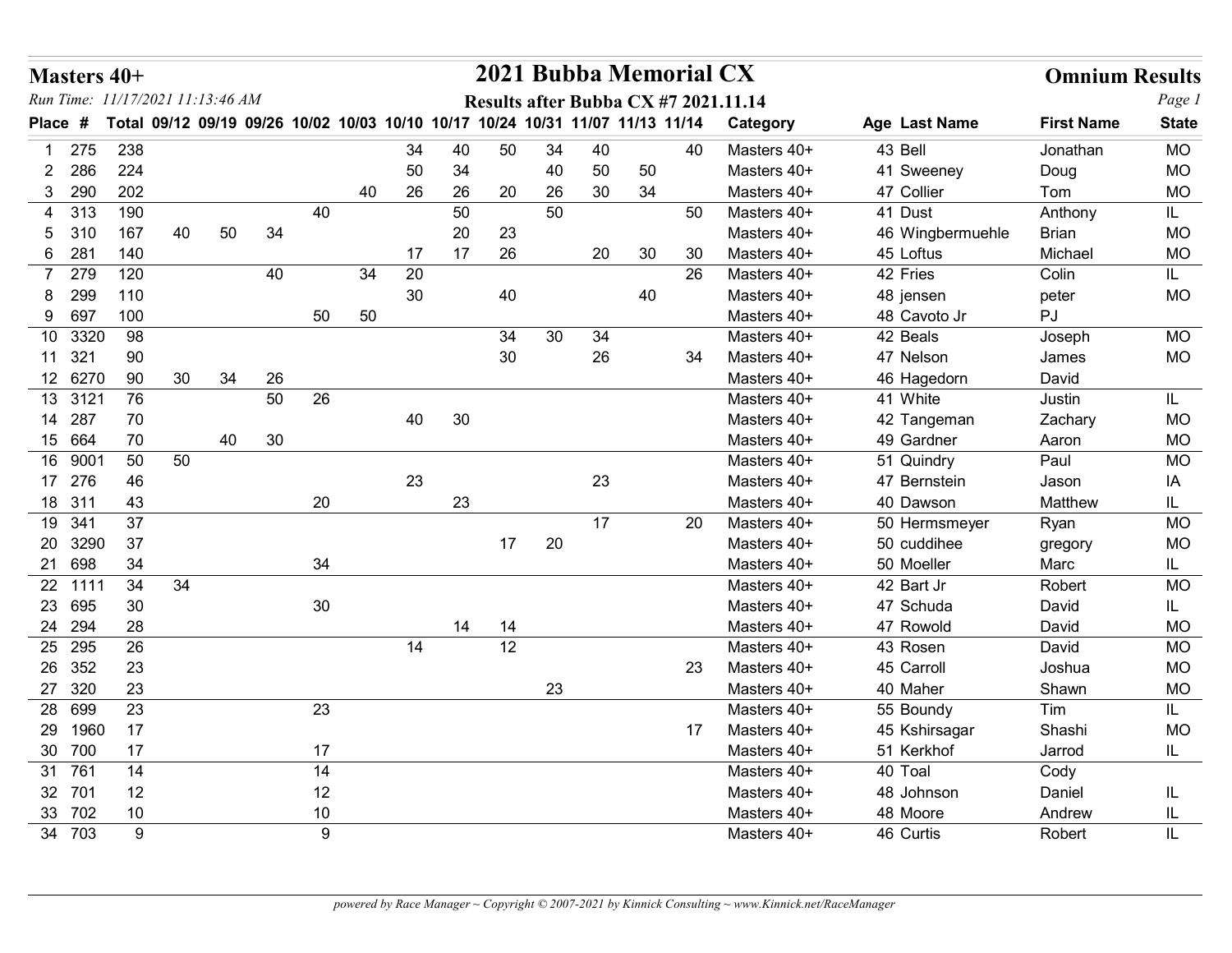|         | <b>Masters 40+ Women</b>                                                      |    |    |    |          | 2021 Bubba Memorial CX               |    |    |    |             |               | <b>Omnium Results</b> |              |
|---------|-------------------------------------------------------------------------------|----|----|----|----------|--------------------------------------|----|----|----|-------------|---------------|-----------------------|--------------|
|         | Run Time: 11/17/2021 11:13:46 AM                                              |    |    |    |          | Results after Bubba CX #7 2021.11.14 |    |    |    |             |               |                       | Page 1       |
| Place # | Total 09/12 09/19 09/26 10/02 10/03 10/10 10/17 10/24 10/31 11/07 11/13 11/14 |    |    |    |          |                                      |    |    |    | Category    | Age Last Name | <b>First Name</b>     | <b>State</b> |
| 1 302   | 280                                                                           |    |    | 40 | 40<br>50 |                                      | 50 | 50 | 50 | Masters 40+ | 59 Dattilo    | Lisa kay              | <b>MO</b>    |
|         | 2 7070 100                                                                    | 50 | 50 |    |          |                                      |    |    |    | Masters 40+ | 40 Isermann   | Katie                 | IL.          |
| 3 292   | 50                                                                            |    |    |    | 50       |                                      |    |    |    | Masters 40+ | 51 Murtha     | Tina                  | <b>MO</b>    |
| 4 305   | 50                                                                            |    |    | 50 |          |                                      |    |    |    | Masters 40+ | 41 Lampe      | Amy                   | <b>MO</b>    |
| 5 343   | 40                                                                            |    |    |    |          |                                      |    | 40 |    | Masters 40+ | 54 Henske     | Holly                 | <b>MO</b>    |
| 6 319   | 40                                                                            |    |    |    | 40       |                                      |    |    |    | Masters 40+ | 40 Koehler    | Tracy                 | <b>MO</b>    |
| 7 721   | 40<br>40                                                                      |    | 40 |    |          |                                      |    |    |    | Masters 40+ | 49 Lim        | Lisa                  | IL.          |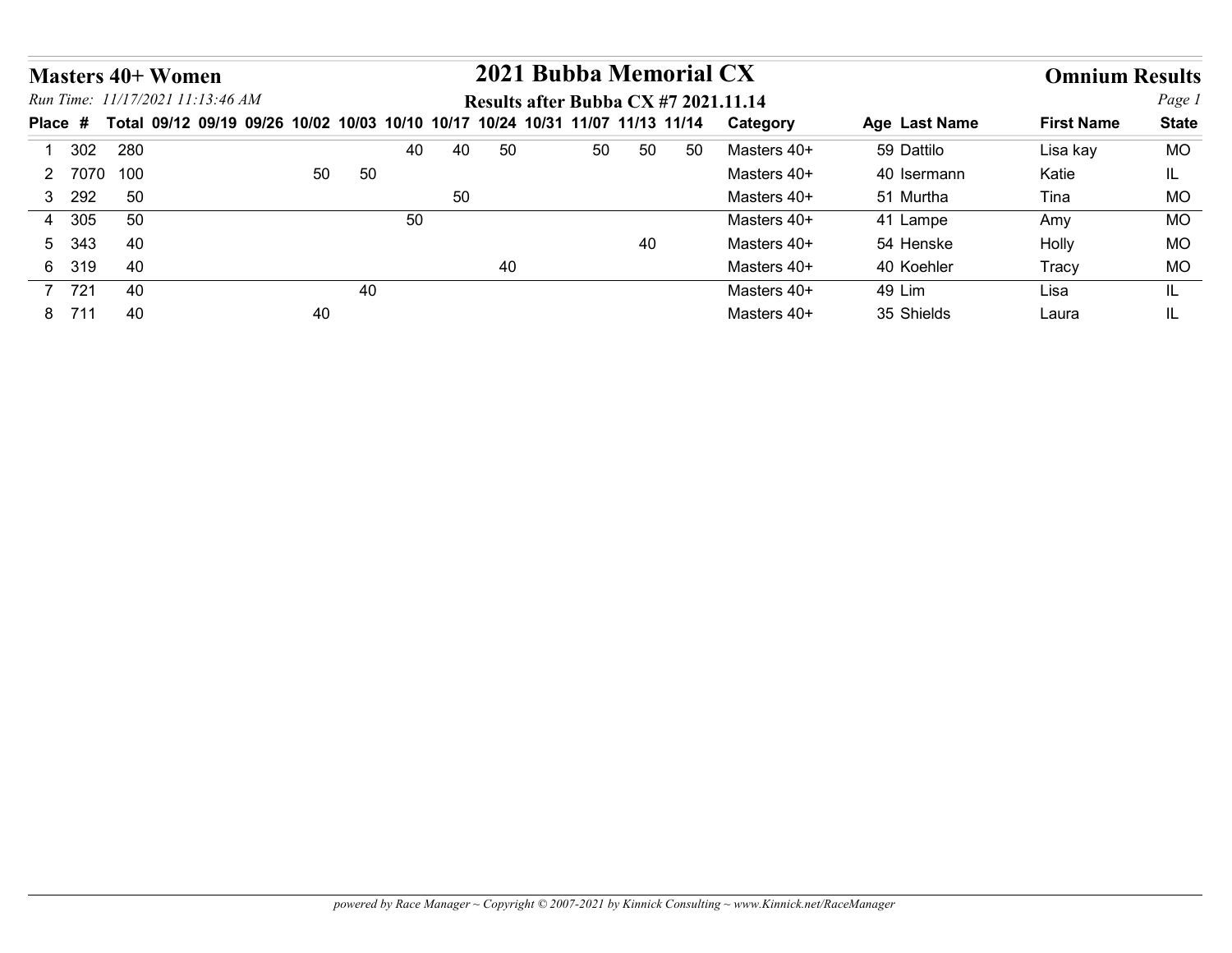|                       | Masters 50+  | Run Time: 11/17/2021 11:13:46 AM                                              |    |    |    |    |    |                 |    |    |        | 2021 Bubba Memorial CX |    | Results after Bubba CX #7 2021.11.14 |                         | <b>Omnium Results</b> | Page 1       |
|-----------------------|--------------|-------------------------------------------------------------------------------|----|----|----|----|----|-----------------|----|----|--------|------------------------|----|--------------------------------------|-------------------------|-----------------------|--------------|
| Place #               |              | Total 09/12 09/19 09/26 10/02 10/03 10/10 10/17 10/24 10/31 11/07 11/13 11/14 |    |    |    |    |    |                 |    |    |        |                        |    | Category                             | Age Last Name           | <b>First Name</b>     | <b>State</b> |
| 307                   | 258          | 34                                                                            | 50 | 34 |    |    |    | 40              | 40 | 34 |        |                        | 26 | Masters 50+                          | 57 Young                | Dan                   | <b>MO</b>    |
| 288<br>2              | 250          |                                                                               |    |    |    |    | 50 |                 |    | 50 | 50     | 50                     | 50 | Masters 50+                          | 52 Bobelak              | Michael               | <b>MO</b>    |
| 3 317                 | 250          | 40                                                                            |    | 40 |    |    |    | 34              | 50 |    | 26     | 30                     | 30 | Masters 50+                          | 52 Phillips             | Timothy               | <b>MO</b>    |
| 4                     | 2850 124     |                                                                               |    |    |    |    |    | 50              |    |    | 34     | 40                     |    | Masters 50+                          | 50 Seaver               | Erik                  | <b>MO</b>    |
| 291<br>5.             | 114          |                                                                               |    |    | 34 | 40 |    | 23              |    |    |        |                        | 17 | Masters 50+                          | 58 Merideth             | Gary                  | IL.          |
| 6 619                 | 100          | 50                                                                            |    | 50 |    |    |    |                 |    |    |        |                        |    | Masters 50+                          | 54 Kakouris             | Tim                   |              |
| 300<br>$\overline{7}$ | 95           |                                                                               |    |    |    |    | 26 |                 | 34 |    | 12     |                        | 23 | Masters 50+                          | 56 Klages               | James                 | <b>MO</b>    |
| 278<br>8.             |              | 94                                                                            |    |    |    |    | 34 |                 | 30 |    | 10     |                        | 20 | Masters 50+                          | 52 Craig                | Jim                   | MO           |
| 9 340                 |              | 85                                                                            |    |    |    |    |    |                 |    |    | 17     | 34                     | 34 | Masters 50+                          | 52 Westerbeck           | <b>Brett</b>          | MO           |
| 10 274                |              | 80                                                                            |    |    |    | 50 | 30 |                 |    |    |        |                        |    | Masters 50+                          | 53 Beauvais             | Jay                   | <b>MO</b>    |
| 11 322                | 54           |                                                                               |    |    |    |    |    |                 |    | 40 | 14     |                        |    | Masters 50+                          | 55 Adelmann             | Mike                  | <b>MO</b>    |
| 12 330                |              | 53                                                                            |    |    |    |    |    |                 |    | 30 | 23     |                        |    | Masters 50+                          | 57 Frey                 | Scott                 | <b>MO</b>    |
| 13 1851               | 50           |                                                                               |    |    | 50 |    |    |                 |    |    |        |                        |    | Masters 50+                          | 55 Dooley               | Timothy               | MO           |
| 14 355                | 40           |                                                                               |    |    |    |    |    |                 |    |    |        |                        | 40 | Masters 50+                          | 59 bratton              | darrell               | IL.          |
| 15 9000               | 40           |                                                                               |    |    |    |    |    |                 |    |    | 40     |                        |    | Masters 50+                          | 51 Quindry              | Paul                  | $MO$         |
| 16 277                | 40           |                                                                               |    |    |    |    | 40 |                 |    |    |        |                        |    | Masters 50+                          | 51 Carter               | Paul                  | TN           |
| 17 704                |              | 40                                                                            |    |    | 40 |    |    |                 |    |    |        |                        |    | Masters 50+                          | 54 Krebs                | Ken                   | IL.          |
| 18 665                | 40           |                                                                               | 40 |    |    |    |    |                 |    |    |        |                        |    | Masters 50+                          | 56 Kuseliauskas         | Christopher           |              |
| 19 1880               | 35           |                                                                               |    |    |    |    |    |                 | 26 |    | 9      |                        |    | Masters 50+                          | 59 Sweetin              | Shawn                 | MO           |
| 20 3260               | 30           |                                                                               |    |    |    |    |    |                 |    |    | $30\,$ |                        |    | Masters 50+                          | 1 dyer                  | gary                  | IL.          |
| 21 1770               | 30           |                                                                               |    |    |    |    |    | 30 <sup>°</sup> |    |    |        |                        |    | Masters 50+                          | 55 Biundo               | Vito                  | <b>MO</b>    |
| 22 760                | 30           |                                                                               |    |    | 30 |    |    |                 |    |    |        |                        |    | Masters 50+                          | 50 Brown                | Chris                 |              |
| 23 625<br>24 316      | 30           | 30 <sup>°</sup>                                                               |    |    |    |    |    |                 |    |    |        |                        |    | Masters 50+                          | 59 Reyes                | Alfonso               |              |
|                       | 26<br>25 342 | 20                                                                            |    |    |    |    |    | 26              |    |    | 20     |                        |    | Masters 50+<br>Masters 50+           | 55 Jones<br>52 Cleeland | Lenny<br>Chris        | MO<br>MO     |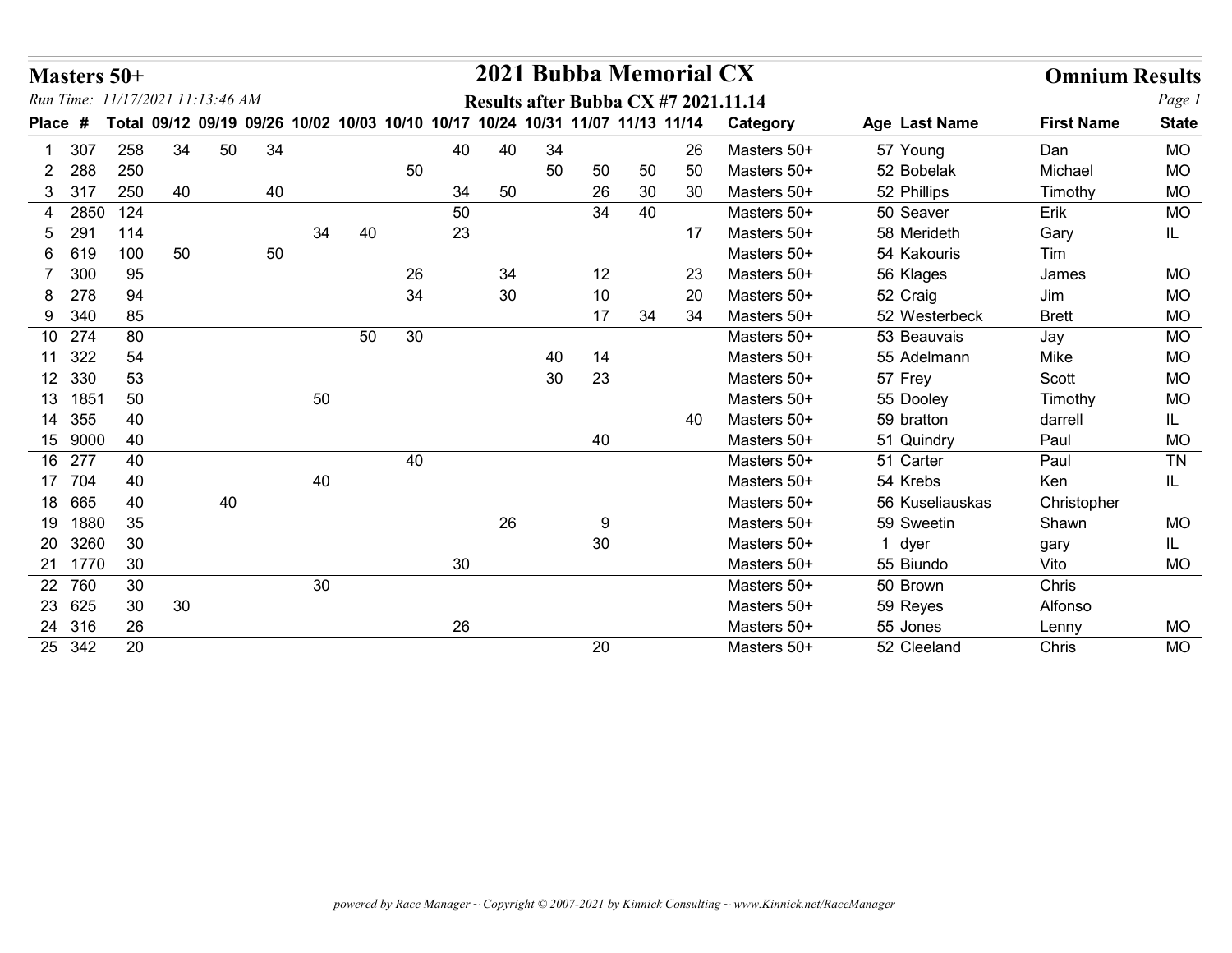|                  |            |            |                                                                               |    |    |          |          |    |          |          | 2021 Bubba Memorial CX |    |                                      |                           |                       |                        |
|------------------|------------|------------|-------------------------------------------------------------------------------|----|----|----------|----------|----|----------|----------|------------------------|----|--------------------------------------|---------------------------|-----------------------|------------------------|
| Masters 60+      |            |            | Run Time: 11/17/2021 11:13:46 AM                                              |    |    |          |          |    |          |          |                        |    |                                      |                           | <b>Omnium Results</b> |                        |
|                  |            |            | Total 09/12 09/19 09/26 10/02 10/03 10/10 10/17 10/24 10/31 11/07 11/13 11/14 |    |    |          |          |    |          |          |                        |    | Results after Bubba CX #7 2021.11.14 |                           | <b>First Name</b>     | Page 1<br><b>State</b> |
| Place #          |            |            |                                                                               |    |    |          |          |    |          |          |                        |    | Category                             | Age Last Name             |                       |                        |
|                  | 283        | 394        | 50                                                                            | 50 |    | 34       | 50       | 40 | 40       | 40       | 50                     | 40 | Masters 60+                          | 63 McCann                 | Terry                 | <b>MO</b>              |
| $\mathbf{2}^-$   | 289        | 218        |                                                                               | 34 |    | 40       |          | 34 | 50       | 34       |                        | 26 | Masters 60+                          | 63 Braet                  | Dana                  | <b>MO</b>              |
| 3 284            |            | 214        |                                                                               |    |    | 50       | 40       | 50 |          |          | 40                     | 34 | Masters 60+                          | 63 Schwantner             | James                 | <b>MO</b>              |
| 4                | 315<br>282 | 181<br>125 |                                                                               |    |    |          | 34       | 23 | 34<br>26 | 26       | 34                     | 30 | Masters 60+                          | 65 Farrell                | Craig                 | <b>MO</b>              |
| 5<br>6           | 296        | 116        |                                                                               |    |    | 30<br>26 | 23<br>30 | 30 |          | 23<br>30 |                        | 23 | Masters 60+<br>Masters 60+           | 69 McAllister<br>62 Stika | Tim<br>Mark           | <b>MO</b><br><b>MO</b> |
| $\overline{7}$   | 337        | 90         | 50                                                                            | 40 |    |          |          |    |          |          |                        |    | Masters 60+                          | 60 Lewis                  | Kent                  | IL.                    |
| 8                | 345        | 90         | 34                                                                            | 30 |    |          |          |    |          |          | 26                     |    | Masters 60+                          | 68 Vennell                | Kenneth               | IL.                    |
| 9 314            |            | 86         | 40                                                                            |    |    |          | 26       | 20 |          |          |                        |    | Masters 60+                          | 61 Gausnell               | Seth                  | <b>MO</b>              |
| 10 326           |            | 76         |                                                                               |    |    |          |          | 26 |          |          |                        | 50 | Masters 60+                          | 1 dyer                    | gary                  | IL.                    |
|                  |            | 70         |                                                                               |    |    |          |          |    | 30       | 20       |                        | 20 | Masters 60+                          | 61 Roberts                | Dennis                | <b>MO</b>              |
|                  |            | 50         |                                                                               |    |    |          |          |    |          | 50       |                        |    | Masters 60+                          | 62 Faust                  | Bernd                 | <b>MO</b>              |
| 11 331           |            | 50         |                                                                               |    | 50 |          |          |    |          |          |                        |    | Masters 60+                          | 63 Brown                  | Chris                 | IL                     |
| 12 323           |            | 43         |                                                                               |    |    |          | $20\,$   |    |          |          | 23                     |    | Masters 60+                          | 76 Behring                | George                | <b>MO</b>              |
| 13 6910          |            |            |                                                                               |    |    |          |          |    |          | $17$     |                        | 17 | Masters 60+                          | 66 Reimbold               | John                  | IL                     |
| 14 308<br>15 339 |            | 34         |                                                                               |    |    |          |          |    |          |          |                        |    | Masters 60+                          | 67 Sargent                | Dale                  | <b>MO</b>              |
| 16 346<br>17 356 |            | 30<br>14   |                                                                               |    |    |          |          |    |          |          | 30 <sup>°</sup>        |    | Masters 60+                          |                           |                       |                        |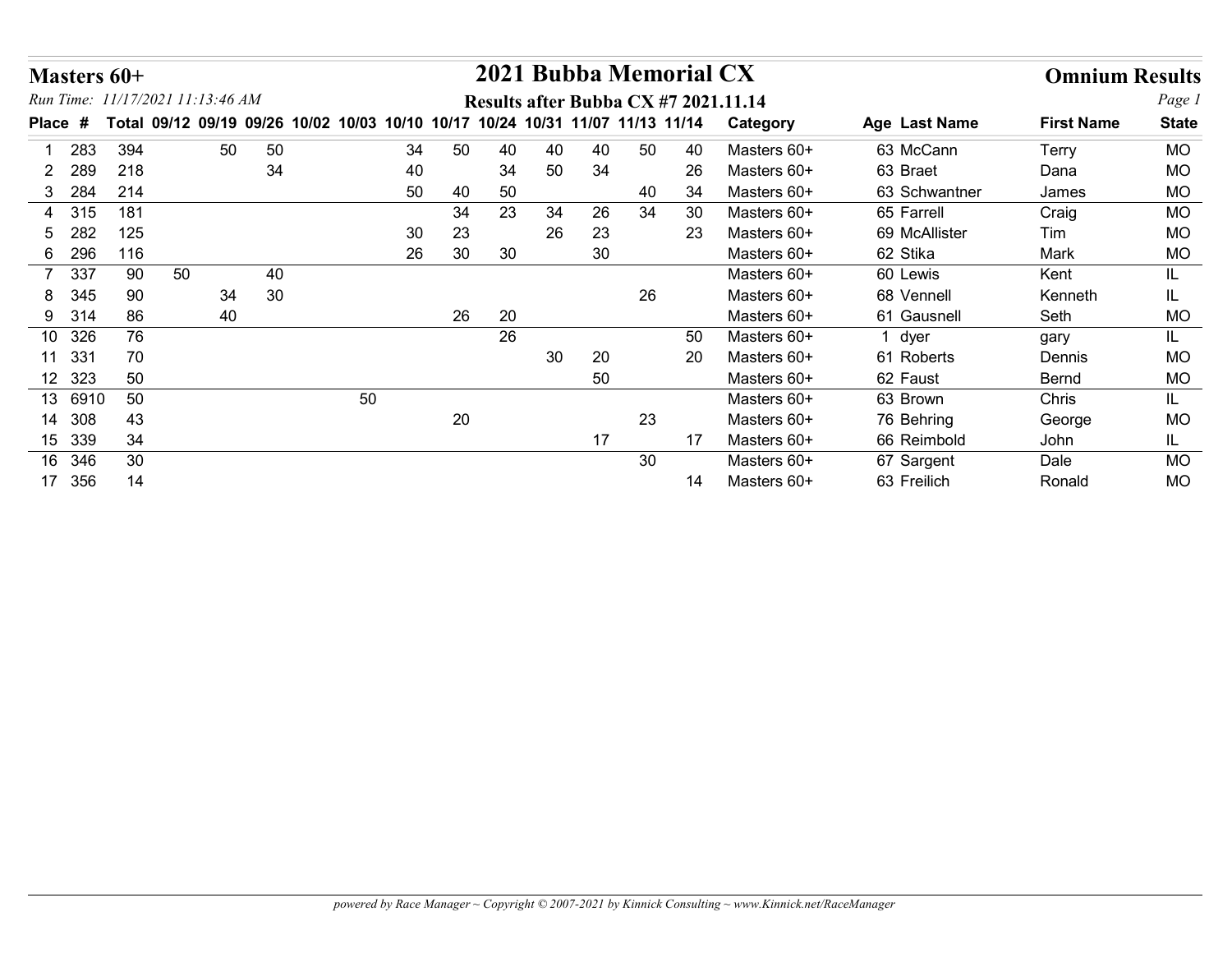|                | <b>Singlespeed</b> |                                  |    |    |    |    |    |                                                                               |    |    |    |    | 2021 Bubba Memorial CX |    |                                      |               | <b>Omnium Results</b> |              |
|----------------|--------------------|----------------------------------|----|----|----|----|----|-------------------------------------------------------------------------------|----|----|----|----|------------------------|----|--------------------------------------|---------------|-----------------------|--------------|
|                |                    | Run Time: 11/17/2021 11:13:46 AM |    |    |    |    |    |                                                                               |    |    |    |    |                        |    | Results after Bubba CX #7 2021.11.14 |               |                       | Page 1       |
| Place #        |                    |                                  |    |    |    |    |    | Total 09/12 09/19 09/26 10/02 10/03 10/10 10/17 10/24 10/31 11/07 11/13 11/14 |    |    |    |    |                        |    | Category                             | Age Last Name | <b>First Name</b>     | <b>State</b> |
|                | 298                | 354                              |    | 30 | 40 |    |    | 40                                                                            | 40 | 40 | 40 | 40 | 50                     | 34 | Single Speed                         | 40 henry      | peat                  | <b>MO</b>    |
| $\overline{2}$ | 280                | 200                              |    |    |    |    |    | 50                                                                            |    | 50 | 50 |    |                        | 50 | Single Speed                         | 29 Kukla      | <b>Brian</b>          | <b>MO</b>    |
| 3 312          |                    | 184                              | 50 | 40 | 30 | 34 |    |                                                                               | 30 |    |    |    |                        |    | Single Speed                         | 41 White      | Justin                | IL           |
| 4              | 303                | 142                              |    |    |    |    |    | 34                                                                            | 34 |    | 34 |    | 40                     |    | Single Speed                         | 42 Bruns      | Daniel                | <b>MO</b>    |
| 5              | 328                | 132                              |    |    | 34 |    |    |                                                                               |    | 34 | 30 | 34 |                        |    | Single Speed                         | 40 Gatto      | Vince                 | <b>MO</b>    |
| 6              | 639                | 124                              | 34 | 50 |    |    | 40 |                                                                               |    |    |    |    |                        |    | Single Speed                         | 45 Harp       | Tom                   |              |
| $\overline{7}$ | 301                | 122                              |    |    | 26 |    |    |                                                                               |    | 26 |    | 30 |                        | 40 | Single Speed                         | 42 Ogilvie    | Scott                 | <b>MO</b>    |
| 8              | 3131               | 100                              |    |    | 50 | 50 |    |                                                                               |    |    |    |    |                        |    | Single Speed                         | 41 Dust       | Anthony               | IL.          |
| 9              | 324                | 76                               |    |    |    |    |    |                                                                               |    | 30 | 23 | 23 |                        |    | Single Speed                         | 37 Bible      | Cage                  | <b>MO</b>    |
|                | 10 3110            | 74                               |    | 34 |    | 40 |    |                                                                               |    |    |    |    |                        |    | Single Speed                         | 40 Dawson     | Matthew               | IL.          |
| 11 638         |                    | 63                               | 40 |    | 23 |    |    |                                                                               |    |    |    |    |                        |    | Single Speed                         | 41 Allen      | Justin                |              |
| 12 333         |                    | 52                               |    |    |    |    |    |                                                                               |    |    | 26 | 26 |                        |    | Single Speed                         | 35 GRANT      | <b>AARON</b>          | <b>MO</b>    |
|                | 13 7000            | 50                               |    |    |    |    |    |                                                                               |    |    |    | 50 |                        |    | Single Speed                         | 38 Hynes      | Matthew               | MO           |
| 14 293         |                    | 50                               |    |    |    |    |    |                                                                               | 50 |    |    |    |                        |    | Single Speed                         | 29 Okenfuss   | Jon                   | <b>MO</b>    |
|                | 15 7540            | 50                               |    |    |    |    | 50 |                                                                               |    |    |    |    |                        |    | Single Speed                         | 1 Urbaniak    | Douglas               |              |
| 16 304         |                    | 46                               |    |    |    |    |    | 26                                                                            |    | 20 |    |    |                        |    | Single Speed                         | 35 Kempa      | August                | MO           |
|                | 17 8500            | 34                               |    |    |    |    |    |                                                                               |    |    |    |    | $34\,$                 |    | Single Speed                         | 1 Hilliard    | Phil                  | <b>MO</b>    |
| 18 285         |                    | 30                               |    |    |    |    |    | 30 <sub>o</sub>                                                               |    |    |    |    |                        |    | Single Speed                         | 50 Seaver     | Erik                  | MO           |
| 19 706         |                    | 30                               |    |    |    | 30 |    |                                                                               |    |    |    |    |                        |    | Single Speed                         | 38 Shough     | Joshua                | IL.          |
| 20 325         |                    | 23                               |    |    |    |    |    |                                                                               |    | 23 |    |    |                        |    | Single Speed                         | 27 Cox        | Nathan                | $\sf MO$     |
| 21 306         |                    | 23                               |    |    |    |    |    | 23                                                                            |    |    |    |    |                        |    | Single Speed                         | 39 Jones      | Cassie                | $MO$         |
| 22 335         |                    | 20                               |    |    |    |    |    |                                                                               |    |    | 20 |    |                        |    | Single Speed                         | 51 Kohanyi    | Dennis                | MO           |
|                | 23 334             | 17                               |    |    |    |    |    |                                                                               |    |    | 17 |    |                        |    | Single Speed                         | 34 Whitehurst | Sean                  | MO           |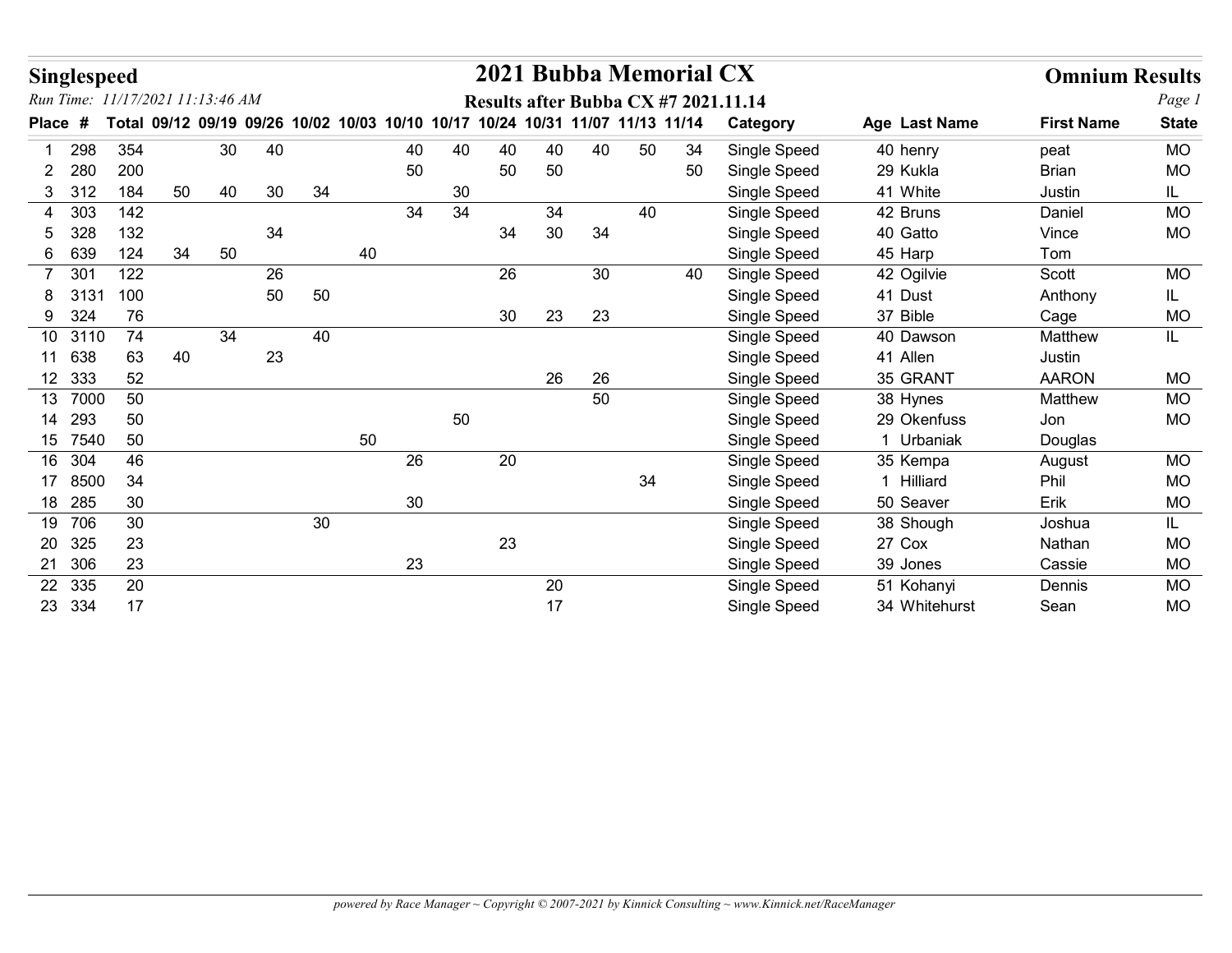|             | <b>Juniors</b>   |          |                                  |          |    |    |    |    |    |        |    | 2021 Bubba Memorial CX                                                        |                                      |                         | <b>Omnium Results</b> |                  |
|-------------|------------------|----------|----------------------------------|----------|----|----|----|----|----|--------|----|-------------------------------------------------------------------------------|--------------------------------------|-------------------------|-----------------------|------------------|
|             |                  |          | Run Time: 11/17/2021 11:13:46 AM |          |    |    |    |    |    |        |    | Results after Bubba CX #7 2021.11.14                                          |                                      |                         |                       | Page 1           |
| Place       | #                |          |                                  |          |    |    |    |    |    |        |    | Total 09/12 09/19 09/26 10/02 10/03 10/10 10/17 10/24 10/31 11/07 11/13 11/14 | Category                             | Age Last Name           | <b>First Name</b>     | <b>State</b>     |
|             | 398              | 184      |                                  | 26       |    |    | 50 | 40 | 34 |        | 34 |                                                                               | Juniors Under 18                     | 17 Paine                | Connor                | <b>MO</b>        |
| 2           | -410             | 183      |                                  | 34<br>23 |    |    |    | 30 | 26 | 40     | 30 |                                                                               | Juniors Under 18                     | 16 Autry                | Amara                 |                  |
| 3           | 618              | 153      | 50                               | 30       | 23 | 50 |    |    |    |        |    |                                                                               | Juniors Under 18                     | 12 Hagedorn             | Grady                 |                  |
| 4           | 401              | 116      |                                  |          |    |    | 34 | 26 | 30 | 26     |    |                                                                               | Juniors Under 18                     | 17 Chase                | Naftali               | <b>MO</b>        |
| 5           | 643              | 111      | 30                               | 30<br>17 |    | 34 |    |    |    |        |    |                                                                               | Juniors Under 18                     | 14 Hagedorn             | Emily                 |                  |
|             | 6 397            | 100      |                                  |          |    |    |    |    | 50 |        | 50 |                                                                               | Juniors Under 18                     | 14 Lembke               | Carter                | <b>MO</b>        |
| $7^{\circ}$ | 40 <sub>C</sub>  | 100      |                                  | 50<br>50 |    |    |    |    |    |        |    |                                                                               | Juniors Under 18                     | 17 Reichenbach          | Joachim               | <b>MO</b>        |
|             | 407              | 94       | 40                               | 20       |    |    |    | 34 |    |        |    |                                                                               | Juniors Under 18                     | 16 mothershead          | cozette               | <b>MO</b>        |
|             | 9 412            | 90       |                                  |          |    |    |    |    |    |        | 40 | 50                                                                            | Juniors Under 18                     | 14 Westerbeck           | Carson                | <b>MO</b>        |
|             | 10 1580          | 80       |                                  | 40<br>40 |    |    |    |    |    |        |    |                                                                               | Juniors Under 18                     | 15 Merlin               | Sawyer                | <b>MO</b>        |
|             | 11 408           | 68       |                                  |          |    |    |    |    |    | 34     |    | 34                                                                            | Juniors Under 18                     | 13 Hermsmeyer           | Morgan                | <b>MO</b>        |
|             | 12 395           | 66       |                                  | 26       |    |    | 40 |    |    |        |    |                                                                               | Juniors Under 18                     | 18 Aranha               | Ash                   | <b>MO</b>        |
|             | 13 415           | 50       |                                  |          |    |    |    |    |    | 50     |    |                                                                               | Juniors Under 18                     | 11 Dickerson            | Logan                 | KY               |
|             | 14 403           | 50       |                                  |          |    |    |    | 50 |    |        |    |                                                                               | Juniors Under 18                     | 17 Baugh                | Logan                 | <b>MO</b>        |
|             | 15 681           | 50       |                                  |          | 50 |    |    |    |    |        |    |                                                                               | Juniors Under 18                     | 11 Flentye              | Henry                 | IL.              |
|             | 16 406           | 40<br>40 |                                  |          |    |    |    |    | 40 |        |    | 40                                                                            | Juniors Under 18<br>Juniors Under 18 | 17 Hefele<br>14 Johnson | Evan                  | <b>MO</b>        |
|             | 17 399<br>18 712 | 40       |                                  |          |    | 40 |    |    |    |        |    |                                                                               | Juniors Under 18                     | 8 Willis                | Riley<br>Isiah        | <b>MO</b><br>IL. |
|             | 19 682           | 40       |                                  |          | 40 |    |    |    |    |        |    |                                                                               | Juniors Under 18                     | 13 Swinand              | George                | IL               |
|             | 20 684           | 34       |                                  |          | 34 |    |    |    |    |        |    |                                                                               | Juniors Under 18                     | 14 Aldana               | Juan Manco            | IL               |
|             | 21 742           | $34\,$   |                                  | 34       |    |    |    |    |    |        |    |                                                                               | Juniors Under 18                     | 1 Kakouris              | Eli                   |                  |
|             | 22 644           | 34       | 34                               |          |    |    |    |    |    |        |    |                                                                               | Juniors Under 18                     | 15 Dirnberger           | Lucy                  |                  |
|             | 23 414           | $30\,$   |                                  |          |    |    |    |    |    | $30\,$ |    |                                                                               | Juniors Under 18                     | 17 Baugh                | Logan                 | <b>MO</b>        |
|             | 24 713           | $30\,$   |                                  |          |    | 30 |    |    |    |        |    |                                                                               | Juniors Under 18                     | 12 Landsom              | Owen                  | IL               |
|             | 25 685           | $30\,$   |                                  |          | 30 |    |    |    |    |        |    |                                                                               | Juniors Under 18                     | 14 Ray                  | Jack                  | IL               |
|             | 26 683           | 26       |                                  |          | 26 |    |    |    |    |        |    |                                                                               | Juniors Under 18                     | 12 Boquist              | Carl                  | IL.              |
|             | 27 686           | 20       |                                  |          | 20 |    |    |    |    |        |    |                                                                               | Juniors Under 18                     | 13 Moore                | Isabella              | IL               |
|             | 28 6421          | 17       |                                  |          | 17 |    |    |    |    |        |    |                                                                               | Juniors Under 18                     | 14 Jensen               | Isabelle              | KS               |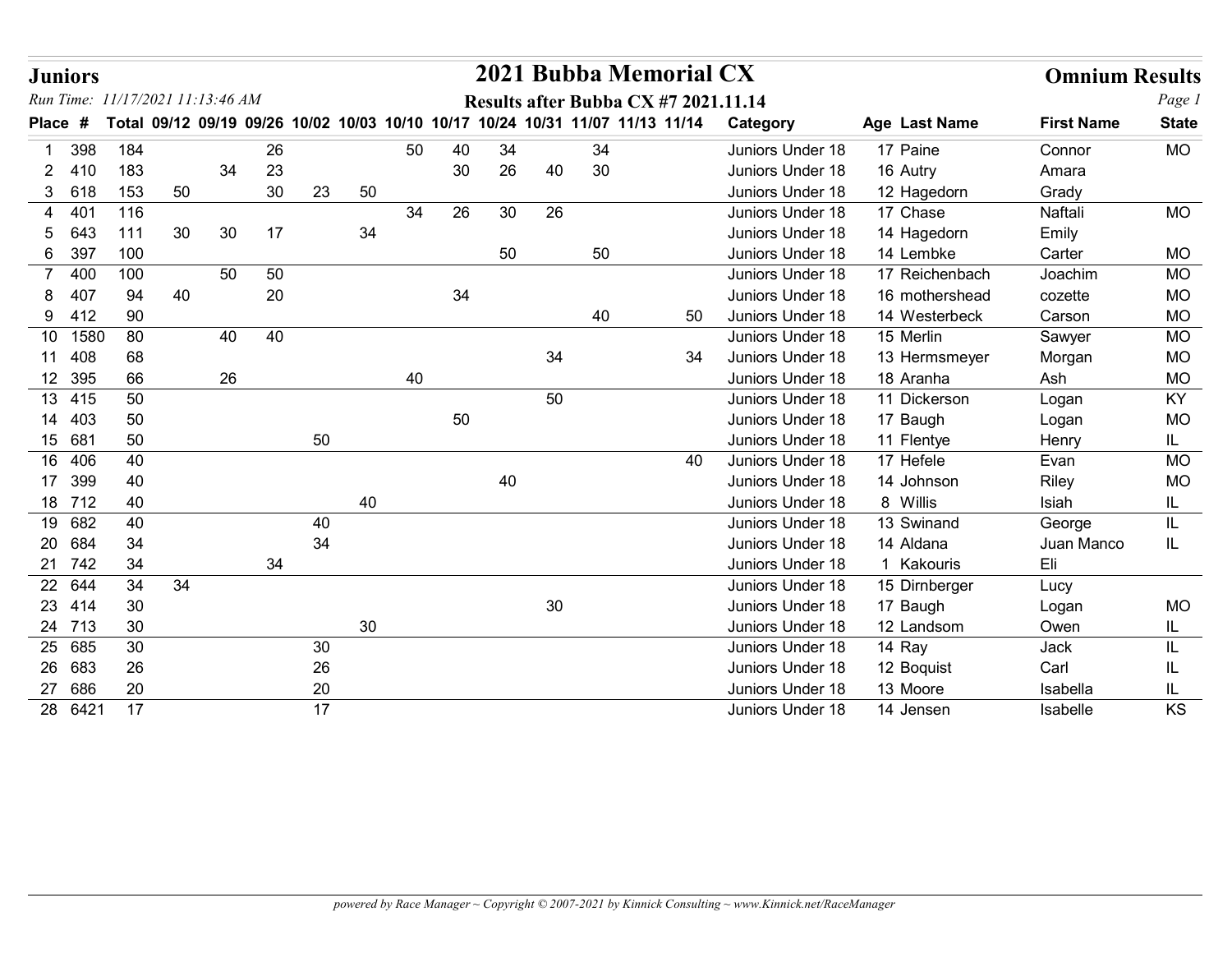|                                  |                                                                  | 2021 Bubba Memorial CX                                                                                                |                    |               |                       |              |
|----------------------------------|------------------------------------------------------------------|-----------------------------------------------------------------------------------------------------------------------|--------------------|---------------|-----------------------|--------------|
|                                  | <b>First Timer/CX Virgin</b><br>Run Time: 11/17/2021 11:13:46 AM |                                                                                                                       |                    |               | <b>Omnium Results</b> | Page 1       |
|                                  |                                                                  | Results after Bubba CX #7 2021.11.14<br>Total 09/12 09/19 09/26 10/02 10/03 10/10 10/17 10/24 10/31 11/07 11/13 11/14 | <b>Category</b>    | Age Last Name | <b>First Name</b>     | <b>State</b> |
| Place #<br>416<br>$\overline{1}$ | 50                                                               | 50                                                                                                                    | <b>First Timer</b> | 36 Singh      | Sundeep               | <b>MO</b>    |
| 2 411                            | 50                                                               | 50                                                                                                                    | <b>First Timer</b> | 42 Johnson    | Damien                | <b>MO</b>    |
| 405<br>3 <sup>7</sup>            | 50                                                               | 50                                                                                                                    | <b>First Timer</b> | 38 lauer      | adam                  | <b>MO</b>    |
| 396<br>$\overline{4}$            | 50                                                               | 50                                                                                                                    | <b>First Timer</b> | 35 keithley   | mike                  | <b>MO</b>    |
| 755<br>5                         | 50                                                               | 50                                                                                                                    | <b>First Timer</b> | 1 Hagedorn    | Jennifer              |              |
| 6 756                            | 40                                                               | 40                                                                                                                    | <b>First Timer</b> | 1 Grady       | Jon                   |              |
| 7 757                            | 34<br>30                                                         | 34                                                                                                                    | <b>First Timer</b> | 1 Landsom     | Julian                |              |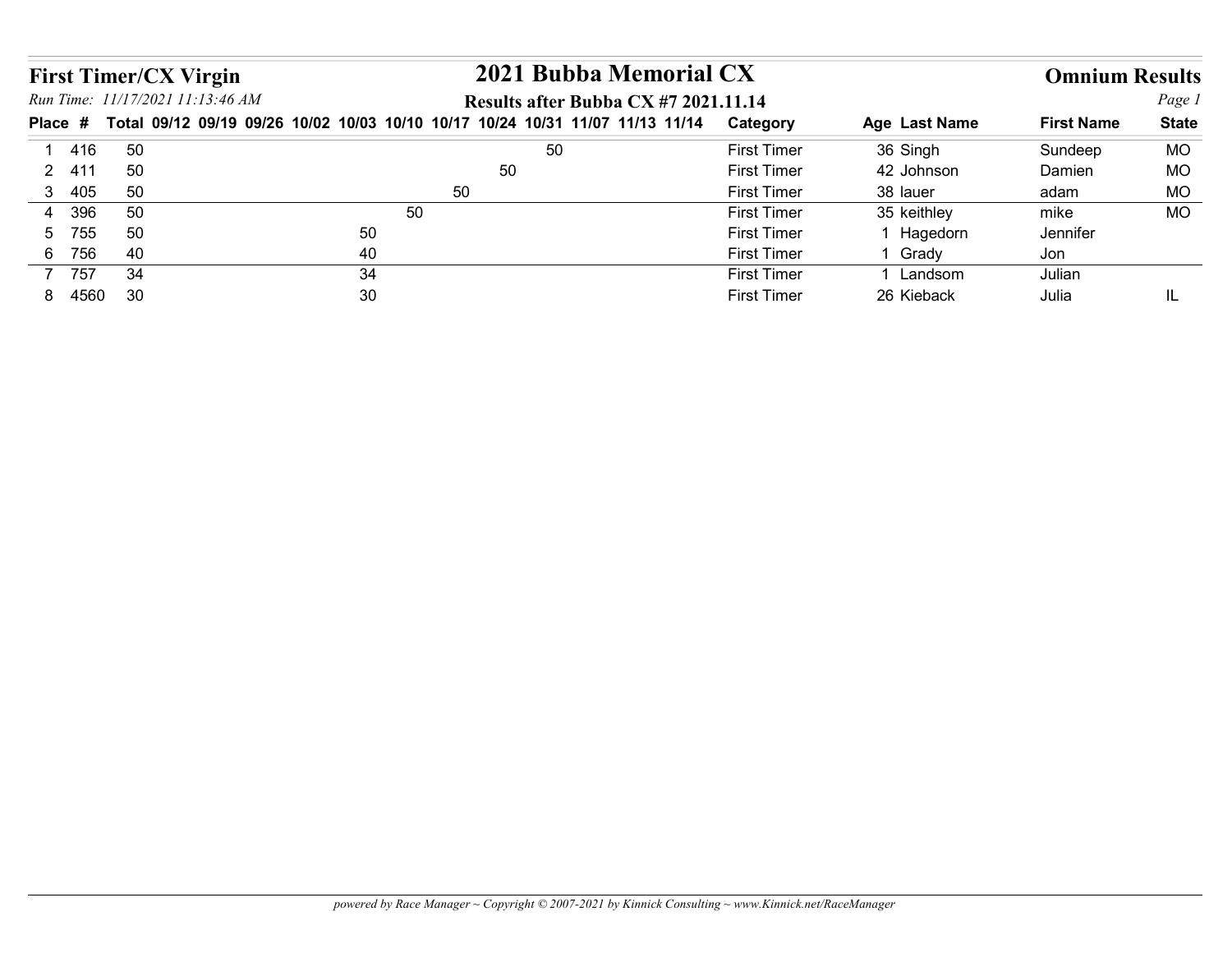|             | <b>Women A</b> |     |    |                                  |    |                                                                               |        |    |    | 2021 Bubba Memorial CX |    |    |    |    |                                      |               | <b>Omnium Results</b> |              |
|-------------|----------------|-----|----|----------------------------------|----|-------------------------------------------------------------------------------|--------|----|----|------------------------|----|----|----|----|--------------------------------------|---------------|-----------------------|--------------|
|             |                |     |    | Run Time: 11/17/2021 11:13:46 AM |    |                                                                               |        |    |    |                        |    |    |    |    | Results after Bubba CX #7 2021.11.14 |               |                       | Page 1       |
|             | Place #        |     |    |                                  |    | Total 09/12 09/19 09/26 10/02 10/03 10/10 10/17 10/24 10/31 11/07 11/13 11/14 |        |    |    |                        |    |    |    |    | Category                             | Age Last Name | <b>First Name</b>     | <b>State</b> |
|             | 437            | 420 | 40 | 50                               | 50 |                                                                               |        | 30 | 50 | 50                     | 40 | 40 | 40 | 30 | Women A (Cat                         | 55 Siegel     | <b>Britta</b>         | <b>MO</b>    |
| 2           | 440            | 404 |    |                                  | 34 |                                                                               | 40     | 50 | 40 | 40                     | 50 | 50 | 50 | 50 | Women A (Cat                         | 38 Mcclintock | Amy                   | MO           |
|             | 3 452          | 233 | 26 | 34                               | 30 |                                                                               |        |    |    | 34                     | 26 | 23 | 34 | 26 | Women A (Cat                         | 41 Wilger     | Jamie                 | <b>MO</b>    |
| 4           | 438            | 178 | 34 |                                  | 40 |                                                                               |        | 40 |    |                        | 30 | 34 |    |    | Women A (Cat                         | 51 Cash       | Carrie                |              |
| 5           | 1910           | 134 |    | 40                               |    |                                                                               |        |    |    |                        |    | 30 | 30 | 34 | Women A (Cat                         | 34 Vermann    | Kate                  | <b>MO</b>    |
|             | 6 707          | 100 |    |                                  |    | 50                                                                            | 50     |    |    |                        |    |    |    |    | Women A (Cat                         | 40 Isermann   | Katie                 | IL.          |
| $7^{\circ}$ | 442            | 87  |    |                                  | 23 |                                                                               |        | 34 |    | 30                     |    |    |    |    | Women A (Cat                         | 31 Weaver     | Ashley                | <b>MO</b>    |
| 8.          | 459            | 74  |    |                                  |    |                                                                               |        |    |    |                        | 34 |    |    | 40 | Women A (Cat                         | 28 Lessner    | Emily                 | <b>MO</b>    |
|             | 9 708          | 74  |    |                                  |    | 40                                                                            | 34     |    |    |                        |    |    |    |    | Women A (Cat                         | 31 Engle      | Haley                 | IL.          |
|             | 10 3020        | 66  | 23 | 26                               | 17 |                                                                               |        |    |    |                        |    |    |    |    | Women A (Cat                         | 59 Dattilo    | Lisa kay              | <b>MO</b>    |
|             | 11 646         | 56  | 30 |                                  | 26 |                                                                               |        |    |    |                        |    |    |    |    | Women A (Cat                         | 36 Overbey    | <b>Brianna</b>        |              |
|             | 12 645         | 50  | 50 |                                  |    |                                                                               |        |    |    |                        |    |    |    |    | Women A (Cat                         | 18 Dishong    | Ella                  |              |
|             | 13 674         | 50  |    | 30 <sup>°</sup>                  | 20 |                                                                               |        |    |    |                        |    |    |    |    | Women A (Cat                         | 42 Reinbold   | Claire                |              |
|             | 14 7110        | 30  |    |                                  |    |                                                                               | $30\,$ |    |    |                        |    |    |    |    | Women A (Cat                         | 35 Shields    | Laura                 | IL.          |
|             | 15 464         | 26  |    |                                  |    |                                                                               |        |    |    |                        |    | 26 |    |    | Women A (Cat                         | 38 Henry      | Claire                | <b>MO</b>    |
|             | 16 722         | 26  |    |                                  |    |                                                                               | 26     |    |    |                        |    |    |    |    | Women A (Cat                         | 35 Kelly      | Megan                 | IL.          |
|             | 17 6420        | 20  | 20 |                                  |    |                                                                               |        |    |    |                        |    |    |    |    | Women A (Cat                         | 14 Jensen     | Isabelle              | KS           |
|             | 18 680         | 14  |    |                                  | 14 |                                                                               |        |    |    |                        |    |    |    |    | Women A (Cat                         | 43 Guilford   | <b>Brianne</b>        | IL           |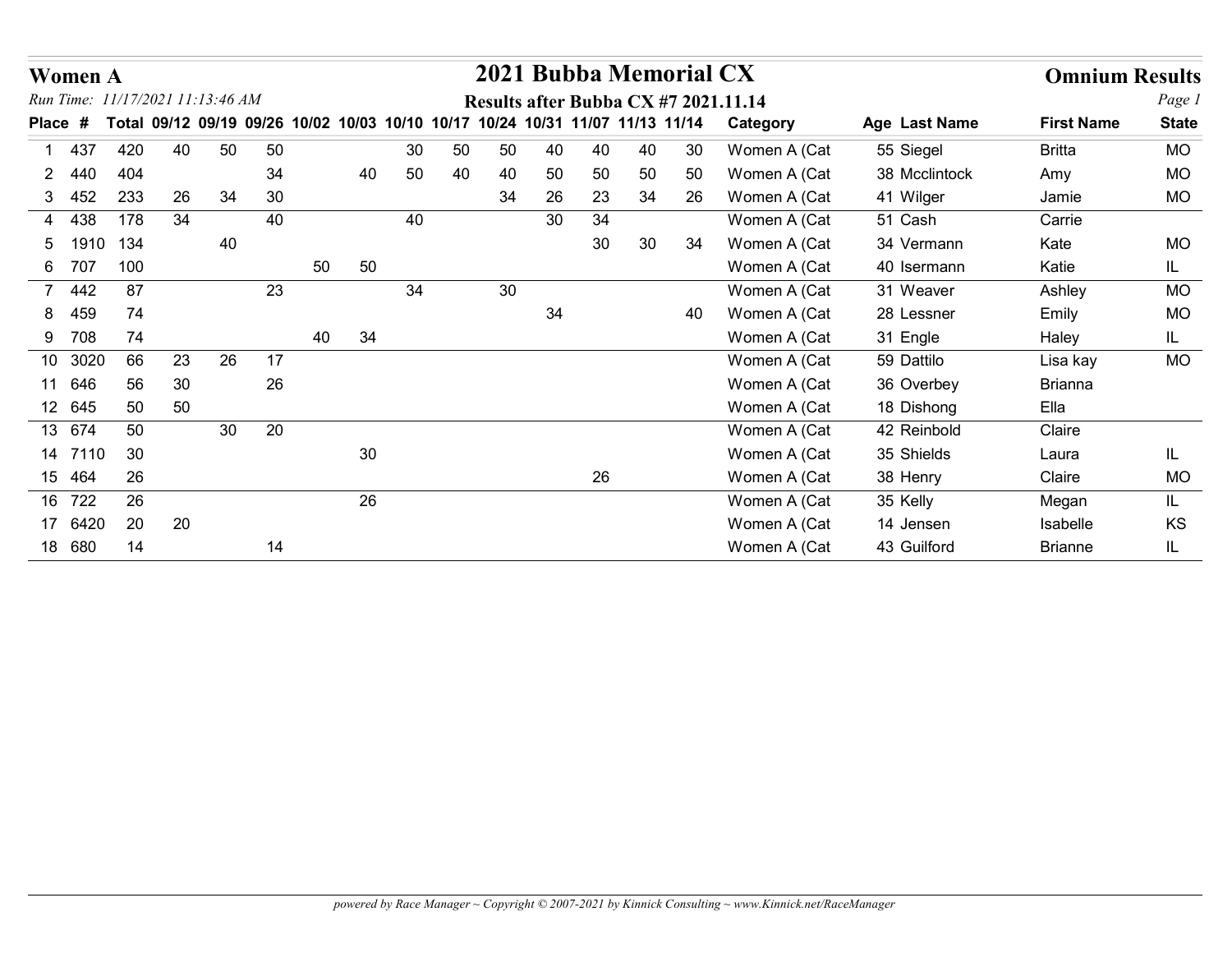|                | <b>Women B</b>        |                                                                               |    |    |    |        |    |    |    |          |    |    |    | 2021 Bubba Memorial CX |                                      |                         | <b>Omnium Results</b> |                        |
|----------------|-----------------------|-------------------------------------------------------------------------------|----|----|----|--------|----|----|----|----------|----|----|----|------------------------|--------------------------------------|-------------------------|-----------------------|------------------------|
|                |                       | Run Time: 11/17/2021 11:13:46 AM                                              |    |    |    |        |    |    |    |          |    |    |    |                        | Results after Bubba CX #7 2021.11.14 |                         |                       | Page 1                 |
| Place          | -#                    | Total 09/12 09/19 09/26 10/02 10/03 10/10 10/17 10/24 10/31 11/07 11/13 11/14 |    |    |    |        |    |    |    |          |    |    |    |                        | Category                             | Age Last Name           | <b>First Name</b>     | <b>State</b>           |
|                | 1 447                 | 421                                                                           | 23 | 34 | 40 | 34     |    | 50 | 40 | 50       |    | 50 | 50 | 50                     | Women B (Cat                         | 38 Cushard              | Courtney              | <b>MO</b>              |
|                | 2 451                 | 210                                                                           |    | 26 |    |        |    |    | 30 | 34       | 30 | 34 | 26 | 30                     | Women B (Cat                         | 33 Crumley              | Mary                  | <b>MO</b>              |
| 3              | 439                   | 167                                                                           | 20 |    | 30 |        |    | 34 | 26 |          |    | 23 |    | 34                     | Women B (Cat                         | 26 Lin                  | Katherine             | <b>MO</b>              |
| 4              | 2280                  | 164                                                                           |    | 40 | 34 |        |    |    | 50 |          |    |    |    | 40                     | Women B (Cat                         | 22 Biundo               | Chloe                 | <b>MO</b>              |
| 5              | -441                  | 154                                                                           |    |    |    |        |    | 40 |    | 40       |    | 20 | 34 | 20                     | Women B (Cat                         | 54 Bragg                | Stacy                 | <b>MO</b>              |
|                | 6 3050                | 150                                                                           |    |    | 23 |        |    |    | 34 |          | 40 | 30 |    | 23                     | Women B (Cat                         | 41 Lampe                | Amy                   | <b>MO</b>              |
| $\overline{7}$ | 462                   | 146                                                                           | 30 |    |    |        |    |    |    |          | 50 | 40 |    | 26                     | Women B (Cat                         | 46 Clemens              | Tonya                 | <b>MO</b>              |
| 8              | 749                   | 134                                                                           | 34 | 50 | 50 |        |    |    |    |          |    |    |    |                        | Women B (Cat                         | 1 Dust                  | Maggie                |                        |
|                | 9 3060                | 123                                                                           |    |    |    |        |    |    | 23 | 23       | 23 | 12 | 30 | 12                     | Women B (Cat                         | 39 Jones                | Cassie                | <b>MO</b>              |
|                | 10 448<br>11 1650 113 | 119                                                                           |    | 20 | 14 |        |    | 14 | 17 | 20<br>30 | 34 | 26 |    | 17                     | Women B (Cat<br>Women B (Cat         | 52 Martin<br>54 strahan | Aletta                | <b>MO</b><br><b>MO</b> |
|                | 12 642                | 76                                                                            | 26 |    |    | 50     |    |    |    |          |    |    | 40 |                        | Women B (Cat                         | 14 Jensen               | amy<br>Isabelle       | KS                     |
|                | 13 446                | 76                                                                            |    |    |    |        |    | 30 | 20 |          | 12 |    |    | 14                     | Women B (Cat                         | 35 Cooper               | Olivia                | <b>MO</b>              |
|                | 14 449                | 64                                                                            |    |    |    |        |    |    | 14 | 17       | 17 | 9  |    | 7                      | Women B (Cat                         | 29 Ayres                | Chapelle              | <b>MO</b>              |
|                | 15 710                | 60                                                                            |    |    |    | $20\,$ | 40 |    |    |          |    |    |    |                        | Women B (Cat                         | 29 Wunrow               | Jacqueline            | IL.                    |
|                | 16 466                | 60                                                                            | 17 |    | 26 |        |    |    |    |          |    | 17 |    |                        | Women B (Cat                         | 32 Henning              | Christina             | MO                     |
|                | 17 2970               | 53                                                                            | 10 | 23 | 20 |        |    |    |    |          |    |    |    |                        | Women B (Cat                         | 44 Van hook             | Katie                 | <b>MO</b>              |
|                | 18 4520               | 50                                                                            |    |    |    |        | 50 |    |    |          |    |    |    |                        | Women B (Cat                         | 41 Wilger               | Jamie                 | <b>MO</b>              |
|                | 19 641                | 50                                                                            | 50 |    |    |        |    |    |    |          |    |    |    |                        | Women B (Cat                         | 21 Schnettgoecke        | Nicolette             |                        |
|                | 20 443                | 46                                                                            |    |    |    |        |    | 23 |    | 14       |    |    |    | 9                      | Women B (Cat                         | 35 Yanchilina           | Anastasia             | <b>MO</b>              |
|                | 21 7111               | 40                                                                            |    |    |    | 40     |    |    |    |          |    |    |    |                        | Women B (Cat                         | 35 Shields              | Laura                 | IL.                    |
|                | 22 750                | 40                                                                            | 40 |    |    |        |    |    |    |          |    |    |    |                        | Women B (Cat                         | 1 Ramer                 | Lauren                |                        |
|                | 23 456                | 37                                                                            |    |    |    |        |    |    |    |          | 14 |    | 23 |                        | Women B (Cat                         | 26 Kieback              | Julia                 | IL                     |
|                | 24 4070               | 36                                                                            |    |    |    |        |    |    |    | 26       |    |    |    | 10                     | Women B (Cat                         | 16 mothershead          | cozette               | <b>MO</b>              |
|                | 25 436                | 36                                                                            |    |    |    |        |    | 26 |    |          |    | 10 |    |                        | Women B (Cat                         | 47 Bernstein            | Kerrie                | IA                     |
|                | 26 3190               | 34                                                                            |    |    |    |        |    |    |    |          | 20 | 14 |    |                        | Women B (Cat                         | 40 Koehler              | <b>Tracy</b>          | <b>MO</b>              |
|                | 27 7220               | 30                                                                            |    |    |    | $30\,$ |    |    |    |          |    |    |    |                        | Women B (Cat                         | 35 Kelly                | Megan                 | IL.                    |
|                | 28 671                | 30                                                                            |    | 30 |    |        |    |    |    |          |    |    |    |                        | Women B (Cat                         | 31 Pointer              | Lauren                |                        |
|                | 29 461                | 26                                                                            |    |    |    |        |    |    |    |          | 26 |    |    |                        | Women B (Cat                         | 19 Seghers              | Makenna               | <b>MO</b>              |
|                | 30 720                | 26                                                                            |    |    |    | 26     |    |    |    |          |    |    |    |                        | Women B (Cat                         | 48 Oswald               | Anne-Marie            | IL.                    |
|                | 31 6860               | 23                                                                            |    |    |    | 23     |    |    |    |          |    |    |    |                        | Women B (Cat                         | 13 Moore                | Isabella              | IL.                    |
|                | 32 445                | 20                                                                            |    |    |    |        |    | 20 |    |          |    |    |    |                        | Women B (Cat                         | 1 Burk                  | Susan                 |                        |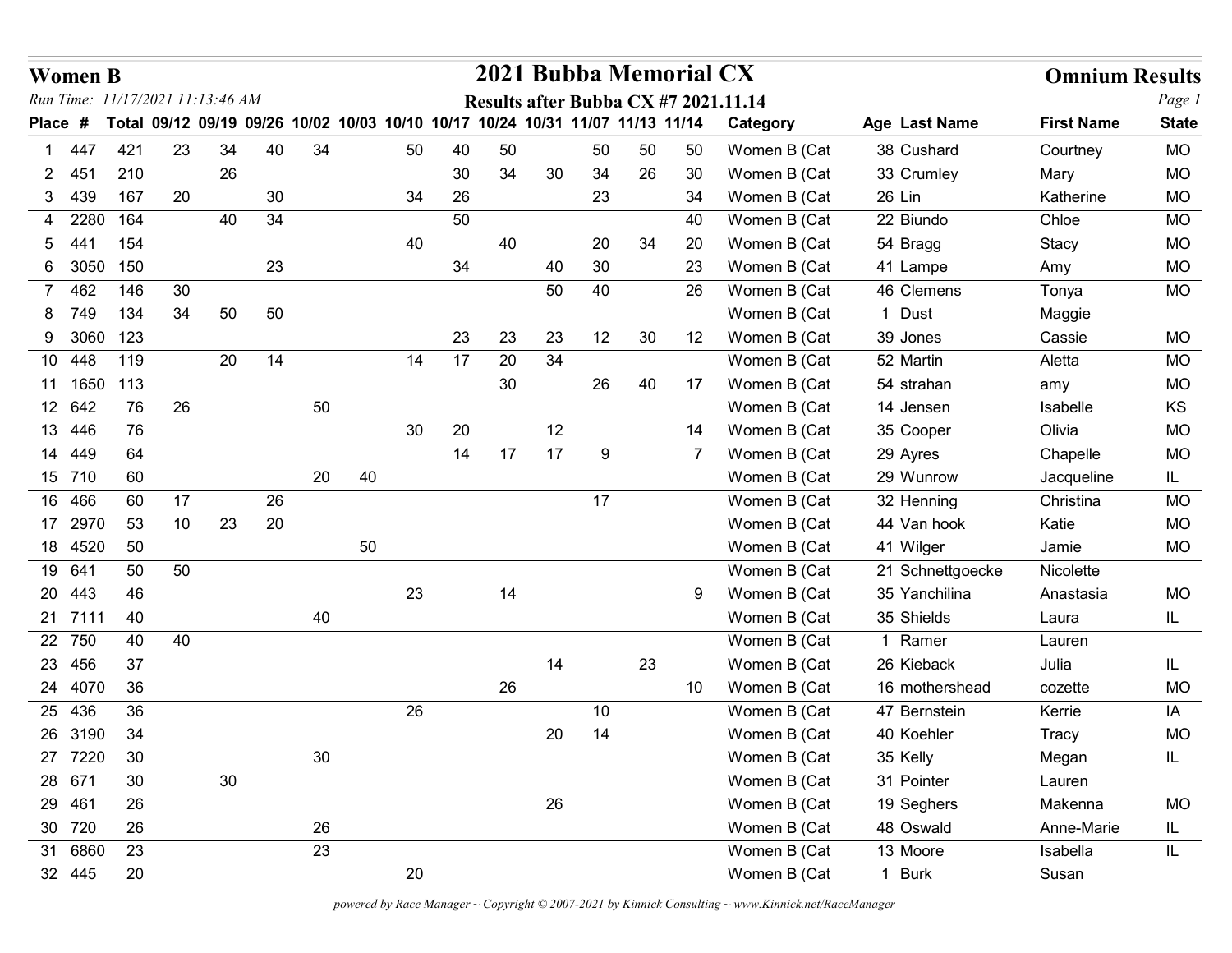| <b>Women B</b>   |          |    |                                  |    |    |    |                                                                               |                              |                       |                       |              |
|------------------|----------|----|----------------------------------|----|----|----|-------------------------------------------------------------------------------|------------------------------|-----------------------|-----------------------|--------------|
|                  |          |    |                                  |    |    |    | 2021 Bubba Memorial CX                                                        |                              |                       | <b>Omnium Results</b> |              |
|                  |          |    | Run Time: 11/17/2021 11:13:46 AM |    |    |    | Results after Bubba CX #7 2021.11.14                                          |                              |                       |                       | Page 2       |
| Place #          |          |    |                                  |    |    |    | Total 09/12 09/19 09/26 10/02 10/03 10/10 10/17 10/24 10/31 11/07 11/13 11/14 | Category                     | Age Last Name         | <b>First Name</b>     | <b>State</b> |
| 33 444           | 17<br>17 |    |                                  | 17 | 17 |    |                                                                               | Women B (Cat                 | 32 Byron<br>33 McGill | Aubrey                | <b>MO</b>    |
| 34 709<br>35 741 | 17       |    | 17                               |    |    |    |                                                                               | Women B (Cat<br>Women B (Cat | 1 Dickerson           | Margaret<br>Mary      | IL.          |
| 36 7210          | 14       |    |                                  | 14 |    |    |                                                                               | Women B (Cat                 | 49 Lim                | Lisa                  | IL           |
| 37 747           | 14       | 14 |                                  |    |    |    |                                                                               | Women B (Cat                 | 1 Raineri             | Ragina                |              |
| 38 634           | 12       | 12 |                                  |    |    |    |                                                                               | Women B (Cat                 | 33 Barber             | Janette               |              |
| 39 454           | 10       |    |                                  |    |    | 10 |                                                                               | Women B (Cat                 | 32 Jansen             | Kaitlynn              | <b>MO</b>    |
| 40 453           | 8        |    |                                  |    |    |    |                                                                               | Women B (Cat<br>8            | 33 Wheeler            | Audrey                | <b>MO</b>    |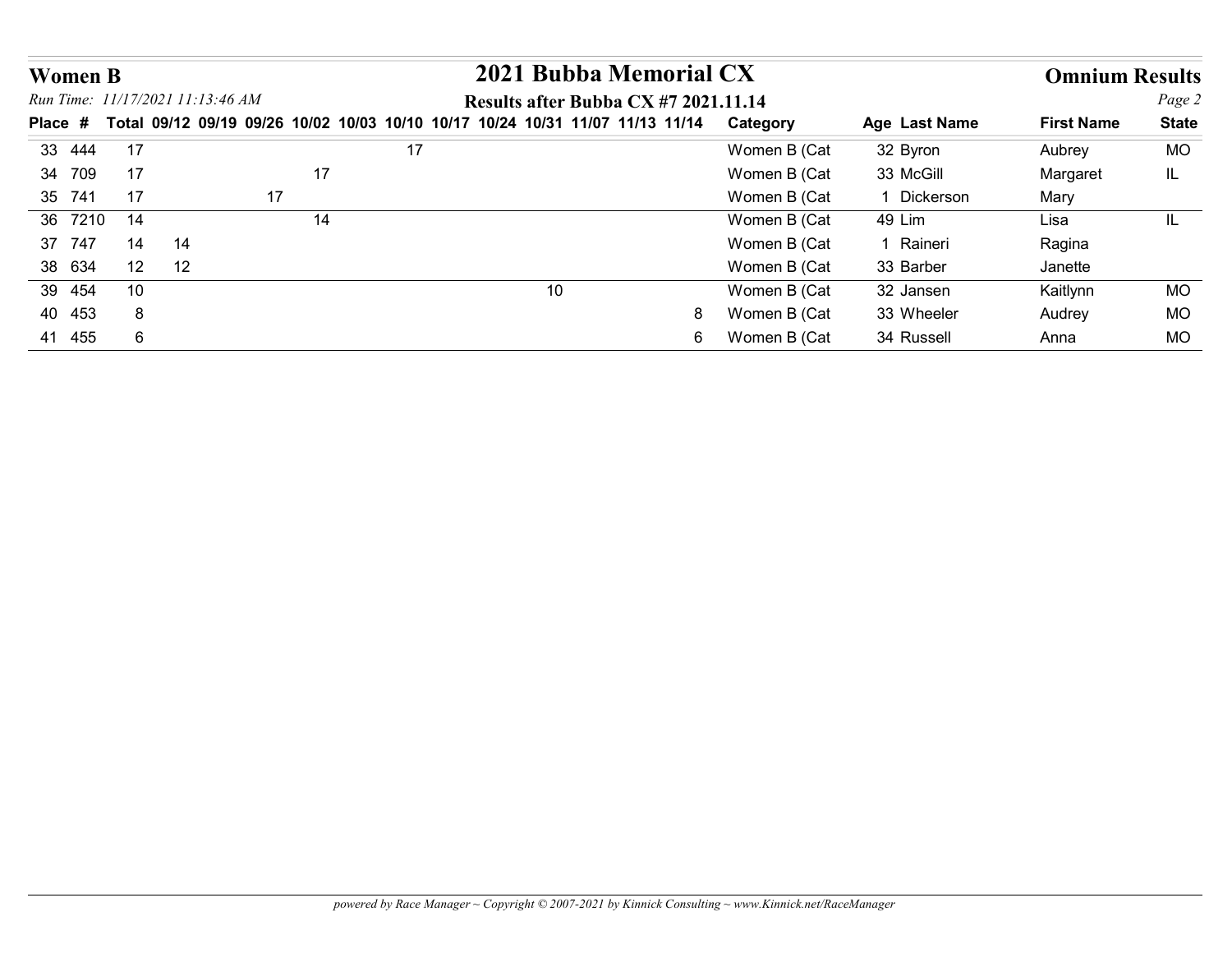|                       | <b>C</b> Race     |                                                                               |                |            |                     |          |          |    |          |                | 2021 Bubba Memorial CX               |                |          |                 |                                      |                            | <b>Omnium Results</b> |                        |
|-----------------------|-------------------|-------------------------------------------------------------------------------|----------------|------------|---------------------|----------|----------|----|----------|----------------|--------------------------------------|----------------|----------|-----------------|--------------------------------------|----------------------------|-----------------------|------------------------|
|                       |                   | Run Time: 11/17/2021 11:13:46 AM                                              |                |            |                     |          |          |    |          |                | Results after Bubba CX #7 2021.11.14 |                |          |                 |                                      |                            |                       | Page 1                 |
|                       | Place #           | Total 09/12 09/19 09/26 10/02 10/03 10/10 10/17 10/24 10/31 11/07 11/13 11/14 |                |            |                     |          |          |    |          |                |                                      |                |          |                 | Category                             | Age Last Name              | <b>First Name</b>     | <b>State</b>           |
|                       | 1 153             | 322                                                                           | 30             | 34         | 10                  |          |          | 40 | 34       | 26             | 40                                   | 34             | 40       | 34              | C Race (Cat 4/5)                     | 27 Bakus                   | Alex                  | <b>MO</b>              |
| $\mathbf{2}^{\prime}$ | 163               | 215<br>182                                                                    |                | 17         | 17                  |          |          | 23 | 30       | 14             | 20                                   | 14             | 50       | 30              | C Race (Cat 4/5)                     | 54 Monjauze                | Marc                  | <b>MO</b><br><b>MO</b> |
|                       | 159<br>3<br>4 177 | 149                                                                           | 40<br>6        | 40<br>23   | 3                   |          |          | 30 | 40<br>12 | 12             | 50<br>6                              | 17             | 26       | 26              | C Race (Cat 4/5)<br>C Race (Cat 4/5) | 27 Meyer<br>55 Biundo      | Stephan<br>Vito       | <b>MO</b>              |
| 5                     | 9200              | 100                                                                           | 50             |            | 50                  |          |          |    |          |                |                                      |                |          |                 | C Race (Cat 4/5)                     | 19 Lawrence                | Deron                 | <b>MO</b>              |
|                       | 6 189             | 100                                                                           | 10             | 10         | 30                  |          |          |    | 50       |                |                                      |                |          |                 | C Race (Cat 4/5)                     | 38 Vallis                  | Robin                 | <b>MO</b>              |
|                       | 8200              | 100                                                                           | 34             | 26         | 40                  |          |          |    |          |                |                                      |                |          |                 | C Race (Cat 4/5)                     | 35 Bourbonnais             | Jack                  | <b>MO</b>              |
| 8                     | 3160              | 97                                                                            | 8              |            | 6                   |          |          |    |          | 30             |                                      |                | 30       | 23              | C Race (Cat 4/5)                     | 55 Jones                   | Lenny                 | <b>MO</b>              |
| 9                     | 161               | 93                                                                            |                |            |                     |          |          |    |          | 9              | 34                                   | 50             |          |                 | C Race (Cat 4/5)                     | 29 Hess                    | Austin                | <b>MO</b>              |
|                       | 10 688            | 90                                                                            |                |            |                     | 50       | 40       |    |          |                |                                      |                |          |                 | C Race (Cat 4/5)                     | 28 Wunrow                  | Stephen               | IL                     |
|                       | 11 627            | 87                                                                            | 23             | 12         | 26                  |          | 26       |    |          |                |                                      |                |          |                 | C Race (Cat 4/5)                     | 46 Hagedorn                | David                 |                        |
|                       | 12 181            | 86                                                                            |                |            |                     |          |          |    |          |                |                                      | 23             | 23       | 40              | C Race (Cat 4/5)                     | 46 Breslin                 | David                 | <b>MO</b>              |
|                       | 13 689<br>14 208  | 84                                                                            | $\overline{2}$ |            |                     | 34<br>23 | 50<br>17 |    |          |                |                                      |                |          |                 | C Race (Cat 4/5)<br>C Race (Cat 4/5) | 32 Deutchman<br>27 Kieback | Aaron<br>Scott        | ΙA                     |
|                       | 15 168            | 80<br>76                                                                      |                |            | 8<br>$\overline{7}$ |          |          | 14 |          |                | 10                                   |                | 20<br>34 | 20              | C Race (Cat 4/5)                     | 38 Glenn                   | Devin                 | IL.<br><b>MO</b>       |
|                       | 16 860            | 72                                                                            |                |            |                     |          |          | 34 |          |                | 26                                   |                |          | 12              | C Race (Cat 4/5)                     | 53 Martin                  | Robert                | <b>MO</b>              |
|                       | 17 193            | 70                                                                            |                |            |                     |          |          |    |          | 23             |                                      | $30\,$         | 17       |                 | C Race (Cat 4/5)                     | 54 Botts                   | Sam                   | <b>MO</b>              |
|                       | 18 1000           | 69                                                                            |                |            |                     |          |          | 26 | 26       |                | 17                                   |                |          |                 | C Race (Cat 4/5)                     | 38 Kahle                   | Matt                  | <b>MO</b>              |
|                       | 19 186            | 64                                                                            |                | $\sqrt{5}$ |                     |          |          |    | 14       | 8              |                                      | 20             |          | 17              | C Race (Cat 4/5)                     | 42 marcotte                | adam                  | <b>MO</b>              |
|                       | 20 176            | 56                                                                            | $\overline{4}$ |            |                     |          |          | 17 | 6        | 10             | $\overline{2}$                       |                | 12       | $5\phantom{.0}$ | C Race (Cat 4/5)                     | 37 Helvey                  | John                  | <b>MO</b>              |
|                       | 21 213            | 54                                                                            |                |            |                     |          |          |    |          |                | 14                                   | 40             |          |                 | C Race (Cat 4/5)                     | 39 MEADOWS                 | <b>COLIN</b>          | $MO$                   |
|                       | 22 2740           | 53                                                                            |                |            |                     |          |          |    | 23       | $\overline{7}$ | 9                                    |                |          | 14              | C Race (Cat 4/5)                     | 53 Beauvais                | Jay                   | <b>MO</b>              |
|                       | 23 217            | 50                                                                            |                |            |                     |          |          |    |          |                |                                      |                |          | 50              | C Race (Cat 4/5)                     | 16 Istvan                  | Jens                  | <b>MO</b>              |
|                       | 24 3970<br>25 162 | 50<br>50                                                                      |                |            |                     |          |          | 50 |          | 50             |                                      |                |          |                 | C Race (Cat 4/5)<br>C Race (Cat 4/5) | 14 Lembke<br>26 Schott     | Carter                | <b>MO</b><br><b>MO</b> |
|                       | 26 1040           | 50                                                                            |                | $50\,$     |                     |          |          |    |          |                |                                      |                |          |                 | C Race (Cat 4/5)                     | 1 Snawder                  | Greg<br><b>Nick</b>   |                        |
|                       | 27 691            | 44                                                                            |                |            |                     | 10       | 34       |    |          |                |                                      |                |          |                 | C Race (Cat 4/5)                     | 63 Brown                   | Chris                 | IL.                    |
|                       | 28 2900           | 44                                                                            |                | 30         |                     |          |          |    |          |                |                                      | $\overline{7}$ |          | $\overline{7}$  | C Race (Cat 4/5)                     | 47 Collier                 | Tom                   | <b>MO</b>              |
|                       | 29 2891           | 44                                                                            |                | 20         |                     |          |          |    |          |                | 12                                   | 12             |          |                 | C Race (Cat 4/5)                     | 63 Braet                   | Dana                  | <b>MO</b>              |
|                       | 30 4370           | 41                                                                            |                |            |                     |          |          | -1 | $10\,$   |                | $30\,$                               |                |          |                 | C Race (Cat 4/5)                     | 55 Siegel                  | <b>Britta</b>         | $MO$                   |
|                       | 31 3990           | 40                                                                            |                |            |                     |          |          |    |          | 40             |                                      |                |          |                 | C Race (Cat 4/5)                     | 14 Johnson                 | Riley                 | <b>MO</b>              |
|                       | 32 7011           | 40                                                                            |                |            |                     | 40       |          |    |          |                |                                      |                |          |                 | C Race (Cat 4/5)                     | 48 Johnson                 | Daniel                | IL.                    |
|                       | 33 656            | 40                                                                            | 9              | 8          | 23                  |          |          |    |          |                |                                      |                |          |                 | C Race (Cat 4/5)                     | 38 Zipprich                | Josh                  |                        |
|                       | 34 173            | 40                                                                            |                |            |                     |          |          | 9  |          | $\mathfrak{S}$ | 4                                    |                | 14       | 10              | C Race (Cat 4/5)                     | 44 Kiel                    | Ben                   | <b>MO</b>              |
|                       | 35 185<br>36 197  | 35<br>34                                                                      |                |            |                     |          |          |    | 17       | $\,6\,$<br>34  |                                      | $\sqrt{5}$     |          | 6               | C Race (Cat 4/5)<br>C Race (Cat 4/5) | 55 Dooley<br>30 linn       | Timothy<br>jacob      | <b>MO</b><br><b>MO</b> |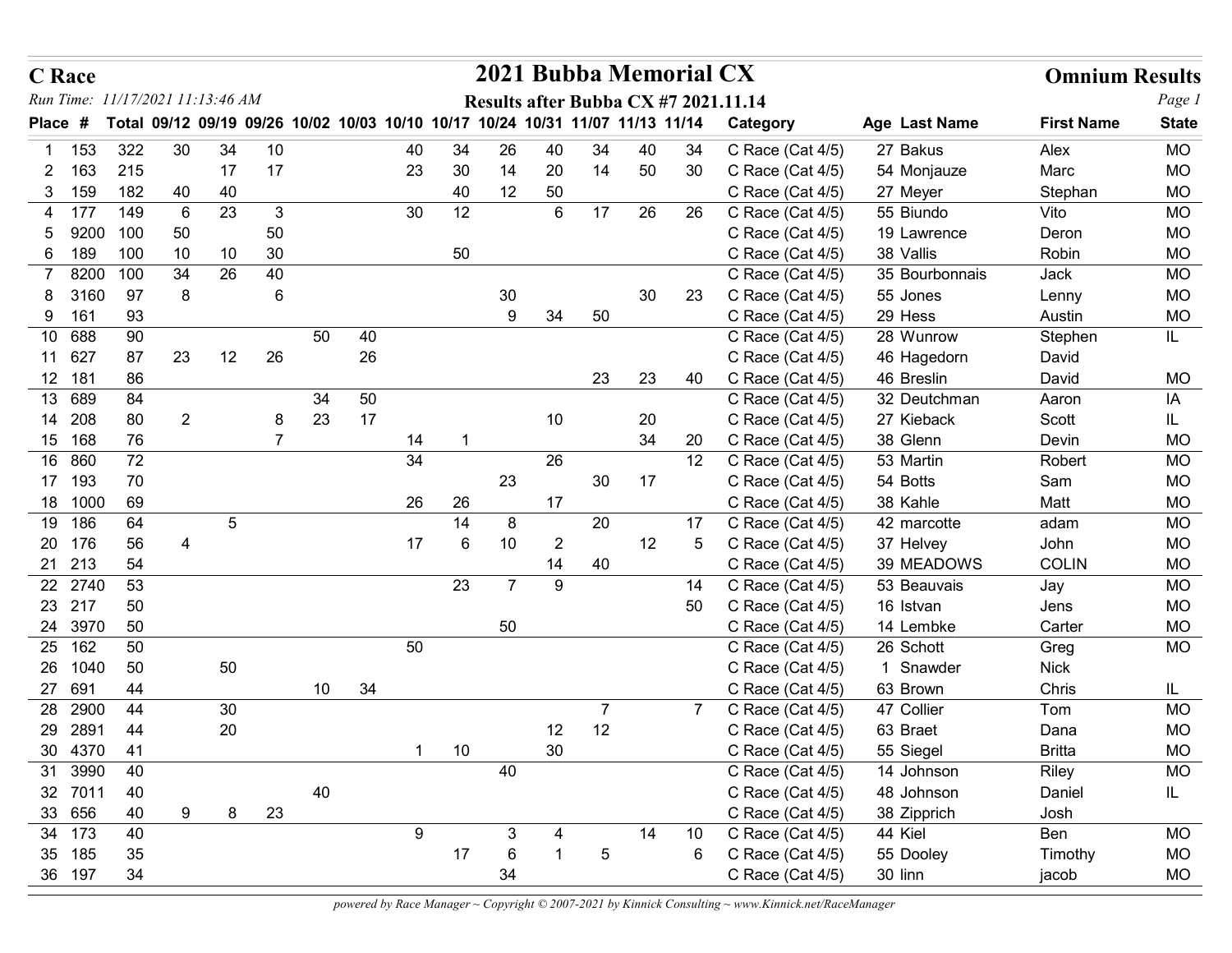| <b>C</b> Race                    |          |                |                 |              |                |                |      |                |    |              |              | 2021 Bubba Memorial CX                                                        |                                      |                                | <b>Omnium Results</b> |                  |
|----------------------------------|----------|----------------|-----------------|--------------|----------------|----------------|------|----------------|----|--------------|--------------|-------------------------------------------------------------------------------|--------------------------------------|--------------------------------|-----------------------|------------------|
| Run Time: 11/17/2021 11:13:46 AM |          |                |                 |              |                |                |      |                |    |              |              | Results after Bubba CX #7 2021.11.14                                          |                                      |                                |                       | Page 2           |
| Place #                          |          |                |                 |              |                |                |      |                |    |              |              | Total 09/12 09/19 09/26 10/02 10/03 10/10 10/17 10/24 10/31 11/07 11/13 11/14 | Category                             | Age Last Name                  | <b>First Name</b>     | <b>State</b>     |
| 37 743<br>38 653                 | 34<br>34 |                | 14              | 34<br>20     |                |                |      |                |    |              |              |                                                                               | C Race (Cat 4/5)<br>C Race (Cat 4/5) | 1 Lagrand<br>48 Schellenberger | Charles<br>Kurt       |                  |
| 39 212                           | 33       |                |                 |              |                |                |      |                |    |              | 26           |                                                                               | C Race (Cat 4/5)                     | 46 Bruce                       | Ryan                  | <b>MO</b>        |
| 40 201                           | 33       |                | $7^{\circ}$     | 9            |                |                |      |                | 17 |              |              |                                                                               | C Race (Cat 4/5)                     | 47 Cawein                      | Joe                   | MO               |
| 41 7530                          | 30       |                |                 |              |                | 30             |      |                |    |              |              |                                                                               | C Race (Cat 4/5)                     | 1 Legrand                      | Charles               |                  |
| 42 690                           | 30       |                |                 |              | 30             |                |      |                |    |              |              |                                                                               | C Race (Cat 4/5)                     | 30 Matson                      | Michael               | IL.              |
| 43 155                           | 29       |                |                 |              |                |                | 20   |                |    |              | 9            |                                                                               | C Race (Cat 4/5)                     | 31 Johnson                     | Matt                  | <b>MO</b>        |
| 44 167<br>45 694                 | 28<br>26 |                |                 |              | 26             |                | 5    |                |    | 23           |              |                                                                               | C Race (Cat 4/5)<br>C Race (Cat 4/5) | 61 Wise<br>38 Stuck            | Mike<br>Eric          | <b>MO</b><br>IL. |
| 46 1110                          | 26       | 26             |                 |              |                |                |      |                |    |              |              |                                                                               | C Race (Cat 4/5)                     | 42 Bart Jr                     | Robert                | <b>MO</b>        |
| 47 219                           | 26       |                |                 |              | 14             | 12             |      |                |    |              |              |                                                                               | C Race (Cat 4/5)                     | 56 Peraud                      | Rich                  | <b>MO</b>        |
| 48 693                           | 24       |                |                 |              | 17             | $\overline{7}$ |      |                |    |              |              |                                                                               | C Race (Cat 4/5)                     | 43 Stanford                    | David                 | IL.              |
| 49<br>156                        | 24       |                |                 |              |                |                | 8    | 8              |    |              |              | 8                                                                             | C Race (Cat $4/5$ )                  | 61 Holman                      | Darryl                | MO               |
| 50<br>754                        | 23       |                |                 |              |                | 23             |      |                |    |              |              |                                                                               | C Race (Cat 4/5)                     | 1 Urbaniak                     | Douglas               |                  |
| 51 655                           | 21       |                | 9               | 12           |                |                |      |                |    |              |              |                                                                               | C Race (Cat 4/5)                     | 33 Palazzolo                   | Thomas                |                  |
| 52 191<br>53 198                 | 20<br>20 |                |                 |              |                |                |      | 20             | 20 |              |              |                                                                               | C Race (Cat 4/5)<br>C Race (Cat 4/5) | 34 Vermann<br>27 mathews       | Kate<br>john          | MO<br><b>MO</b>  |
| 54 717                           | 20       |                |                 |              |                | 20             |      |                |    |              |              |                                                                               | C Race (Cat 4/5)                     | 41 Wodika                      | Ben                   |                  |
| 55 739                           | 20       |                |                 |              | 20             |                |      |                |    |              |              |                                                                               | C Race (Cat 4/5)                     | 49 Bertrand                    | Ryan Edwards          | IL.              |
| 56 890                           | 20       | $20\,$         |                 |              |                |                |      |                |    |              |              |                                                                               | C Race (Cat 4/5)                     | 39 Warren                      | Ryan                  | IL               |
| 57 2940                          | 19       | $\overline{7}$ | $6\phantom{.}6$ |              |                |                |      |                |    | $\mathbf{3}$ | $\mathbf{3}$ |                                                                               | C Race (Cat 4/5)                     | 47 Rowold                      | David                 | <b>MO</b>        |
| 58 6014                          | 17       | 17             |                 |              |                |                |      |                |    |              |              |                                                                               | C Race (Cat 4/5)                     | 26 Lowe                        | Alan                  |                  |
| 59 2790<br>60 154                | 17<br>17 |                | $\overline{1}$  | $\mathbf{2}$ |                | 14             | $10$ | $\overline{7}$ |    |              |              |                                                                               | C Race (Cat 4/5)<br>C Race (Cat 4/5) | 42 Fries<br>51 Denham          | Colin<br>Curtis       | IL<br><b>MO</b>  |
| 61 660                           | 17       |                | $\overline{2}$  | $\sqrt{5}$   |                | 10             |      |                |    |              |              |                                                                               | C Race (Cat 4/5)                     | 42 Jurgena                     | Christopher           |                  |
| 62 659                           | 16       | 12             | $\overline{4}$  |              |                |                |      |                |    |              |              |                                                                               | C Race (Cat 4/5)                     | 21 Roberts                     | Jeremy                |                  |
| 63 175                           | 16       |                |                 |              |                |                |      | 9              |    |              |              | $\overline{2}$                                                                | C Race (Cat 4/5)                     | 17 Reichenbach                 | Joachim               | MO               |
| 64 751                           | 15       |                |                 |              | $\overline{7}$ | 8              |      |                |    |              |              |                                                                               | C Race (Cat 4/5)                     | 1 Schmitz                      | Jeff                  |                  |
| 65 6520                          | 14       |                |                 | 14           |                |                |      |                |    |              |              |                                                                               | C Race (Cat 4/5)                     | 30 Dickerson                   | Jared                 |                  |
| 66 6015                          | 14       | 14             |                 |              |                |                |      |                |    |              |              |                                                                               | C Race (Cat 4/5)                     | 49 Frazier                     | Eric                  |                  |
| 67 174                           | 14       |                |                 |              |                |                | 12   | $\overline{2}$ |    |              |              |                                                                               | C Race (Cat 4/5)                     | 52 Chase                       | Matthew               | <b>MO</b>        |
| 68 203<br>69 194                 | 14<br>13 |                |                 |              |                | 5              |      |                |    |              |              | 9<br>9                                                                        | C Race (Cat 4/5)<br>C Race (Cat 4/5) | 31 Naylor<br>15 Merlin         | Mike<br>Sawyer        | IL.<br><b>MO</b> |
| 70 734                           | 12       |                |                 |              | 12             |                |      |                |    |              |              |                                                                               | C Race (Cat 4/5)                     | 41 Martin                      | Monte                 |                  |
|                                  | $10$     |                |                 |              |                |                |      |                |    |              |              | 10                                                                            | C Race (Cat 4/5)                     | 44 Gulseth                     | Luther                | <b>MO</b>        |
| 71 195                           |          |                |                 |              |                |                |      |                |    |              | 10           |                                                                               | C Race (Cat 4/5)                     | 35 Kempa                       |                       | <b>MO</b>        |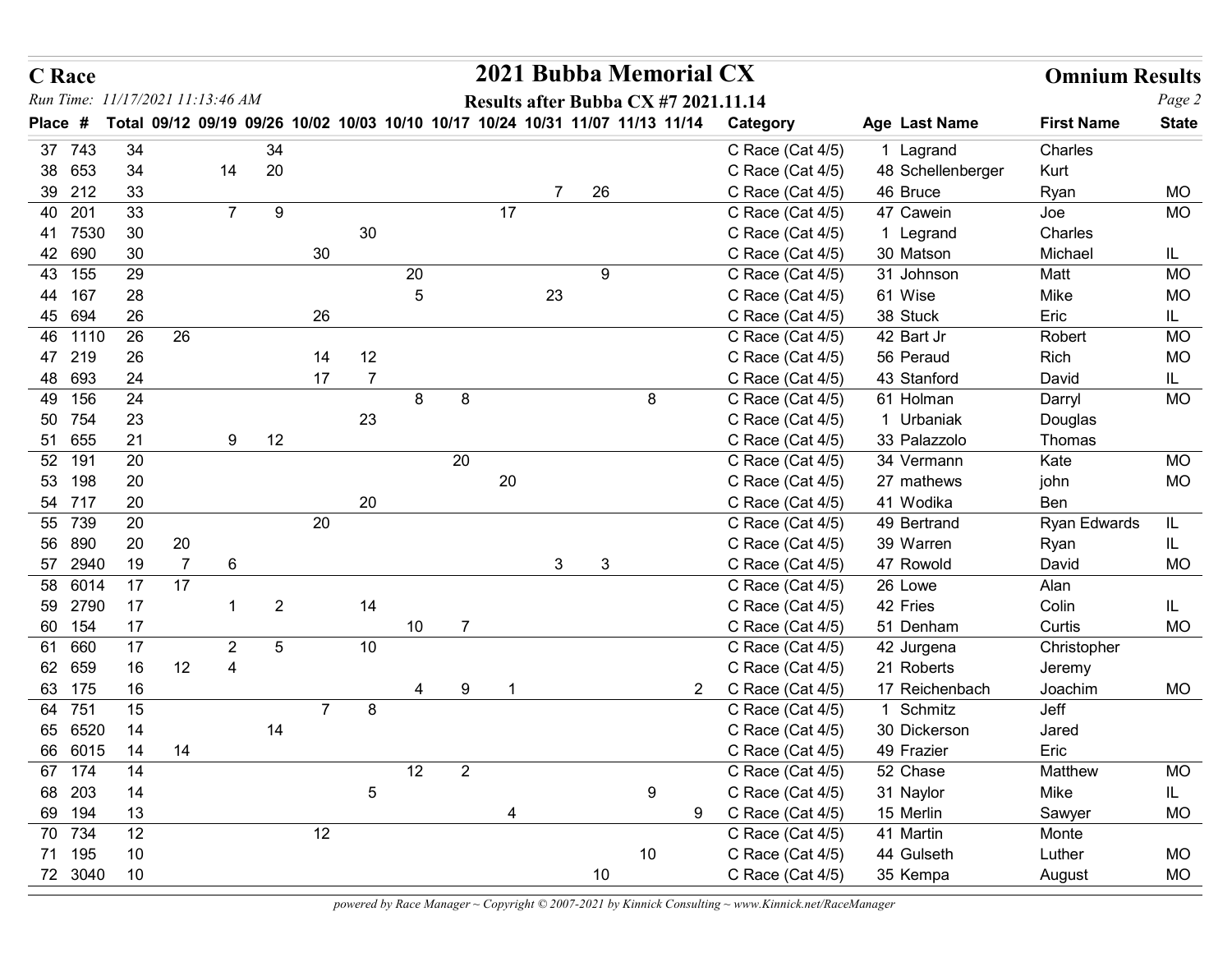| <b>C</b> Race                    |                      |                                                                               |                |                |   |                |   |                |                 |                | 2021 Bubba Memorial CX               |    |                                      |                          | <b>Omnium Results</b>  |                        |
|----------------------------------|----------------------|-------------------------------------------------------------------------------|----------------|----------------|---|----------------|---|----------------|-----------------|----------------|--------------------------------------|----|--------------------------------------|--------------------------|------------------------|------------------------|
| Run Time: 11/17/2021 11:13:46 AM |                      | Total 09/12 09/19 09/26 10/02 10/03 10/10 10/17 10/24 10/31 11/07 11/13 11/14 |                |                |   |                |   |                |                 |                | Results after Bubba CX #7 2021.11.14 |    |                                      |                          | <b>First Name</b>      | Page 3<br><b>State</b> |
| Place #                          |                      |                                                                               |                |                |   |                |   |                |                 |                |                                      |    | Category                             | Age Last Name            |                        |                        |
| 73 204<br>74 164                 | 10                   |                                                                               |                |                |   |                |   | $\overline{2}$ |                 |                |                                      | 8  | C Race (Cat 4/5)                     | 52 Marsh                 | Thomas                 | <b>MO</b>              |
| 75 178                           | 10<br>10             |                                                                               |                |                |   | 6<br>3         | 4 |                |                 |                | 3                                    | 4  | C Race (Cat 4/5)<br>C Race (Cat 4/5) | 28 Spudich<br>35 Valenti | <b>Bradley</b><br>Tony | <b>MO</b><br><b>MO</b> |
| 76 719                           | 9                    |                                                                               |                |                | 9 |                |   |                |                 |                |                                      |    | C Race (Cat 4/5)                     | 48 Colombo               | Robert                 | IL                     |
| 77 6870                          | 9                    |                                                                               |                | 9              |   |                |   |                |                 |                |                                      |    | C Race (Cat 4/5)                     | 15 Curtis                | Andrew                 | IL                     |
| 78 1030                          | 8                    |                                                                               |                |                |   |                |   |                |                 | 8              |                                      |    | C Race (Cat 4/5)                     | 33 Varner                | Robert                 | <b>MO</b>              |
| 79 207                           | 8                    |                                                                               |                |                |   |                |   |                | 8               |                |                                      |    | C Race (Cat 4/5)                     | 57 Linhares              | thomas                 | <b>MO</b>              |
| 80 692                           | 8                    |                                                                               |                | 8              |   |                |   |                |                 |                |                                      |    | C Race (Cat 4/5)                     | 35 Eckman                | Bill                   | IA                     |
| 81 188                           | $\overline{7}$       |                                                                               |                |                |   |                |   |                |                 |                | 7                                    |    | C Race (Cat 4/5)                     | 59 Sweetin               | Shawn                  | <b>MO</b>              |
| 82 169                           | $\overline{7}$       |                                                                               |                |                |   | $\overline{7}$ |   |                |                 |                |                                      |    | C Race (Cat 4/5)                     | 33 Wash                  | Justin                 | <b>MO</b>              |
| 83 670                           | $\overline{7}$       | 3 <sup>1</sup>                                                                | $\overline{4}$ |                |   |                |   |                |                 |                |                                      |    | C Race (Cat 4/5)                     | 34 Custer                | Jacob                  |                        |
| 84 160                           | 6                    |                                                                               |                |                |   |                |   |                |                 |                | 6                                    |    | C Race (Cat 4/5)                     | 60 Miller                | James                  | <b>MO</b>              |
| 85 220<br>86 6390                | 6<br>$\,6\,$         |                                                                               |                |                | 6 |                |   |                |                 | 6              |                                      |    | C Race (Cat 4/5)<br>C Race (Cat 4/5) | 36 Kemmis<br>45 Harp     | Michael<br>Tom         | MO                     |
| 87 7030                          | $6\phantom{.}6$      |                                                                               |                | $\,6\,$        |   |                |   |                |                 |                |                                      |    | C Race (Cat 4/5)                     | 46 Curtis                | Robert                 | IL.                    |
| 88 4030                          | $\,6$                |                                                                               |                |                |   |                |   |                | $5\phantom{.0}$ |                |                                      | -1 | C Race (Cat 4/5)                     | 17 Baugh                 | Logan                  | <b>MO</b>              |
| 89 190                           | $\,6$                |                                                                               |                |                |   |                | 5 |                |                 |                |                                      |    | C Race (Cat 4/5)                     | 31 Slavich               | Joe                    | <b>MO</b>              |
| 90 4390                          | $\overline{5}$       |                                                                               |                |                |   |                |   |                |                 |                | $5\phantom{.0}$                      |    | C Race (Cat 4/5)                     | 26 Lin                   | Katherine              | $MO$                   |
| 91 196                           | $\overline{5}$       |                                                                               |                |                |   |                |   | $\sqrt{5}$     |                 |                |                                      |    | C Race (Cat 4/5)                     | 45 Kshirsagar            | Shashi                 | <b>MO</b>              |
| 92 696                           | 5                    |                                                                               |                | $\sqrt{5}$     |   |                |   |                |                 |                |                                      |    | C Race (Cat 4/5)                     | 33 Shallow               | Christopher            | IL.                    |
| 93 758                           | $\sqrt{5}$           | $\sqrt{5}$                                                                    |                |                |   |                |   |                |                 |                |                                      |    | C Race (Cat 4/5)                     | 1 Montauie               | Marc                   |                        |
| 94 3201                          | $\overline{4}$       |                                                                               |                |                |   |                |   |                |                 |                |                                      |    | C Race (Cat 4/5)                     | 40 Maher                 | Shawn                  | <b>MO</b>              |
| 95 223<br>96 6180                | $\overline{4}$       |                                                                               |                |                |   |                |   |                |                 | 4              |                                      |    | C Race (Cat 4/5)<br>C Race (Cat 4/5) | 30 Chisum<br>12 Hagedorn | Aaron<br>Grady         |                        |
| 97 752                           |                      |                                                                               |                | $\overline{4}$ |   |                |   |                |                 |                |                                      |    | C Race (Cat 4/5)                     | 1 Oehmen                 | Travis                 |                        |
| 98 4590                          | $\mathbf{3}$         |                                                                               |                |                |   |                |   |                |                 |                |                                      | 3  | C Race (Cat 4/5)                     | 28 Lessner               | Emily                  | <b>MO</b>              |
| 99 166                           | $\mathbf{3}$         |                                                                               |                |                |   |                | 3 |                |                 |                |                                      |    | C Race (Cat 4/5)                     | 42 Tebb                  | Zach                   | MO                     |
| 100 6070                         | $\mathbf{3}$         | $\mathbf{3}$                                                                  |                |                |   |                |   |                |                 |                |                                      |    | C Race (Cat 4/5)                     | 33 Hentrich              | Steve                  |                        |
| 101 3350                         | $\overline{2}$       |                                                                               |                |                |   |                |   |                |                 | $\overline{a}$ |                                      |    | C Race (Cat 4/5)                     | 51 Kohanyi               | Dennis                 | MO                     |
| 102 158                          | $\overline{2}$       |                                                                               |                |                |   | $2^{\circ}$    |   |                |                 |                |                                      |    | C Race (Cat 4/5)                     | 15 Merlin                | Sawyer                 | $\sf MO$               |
| 103 183                          | $\overline{1}$       |                                                                               |                |                |   |                |   |                |                 | $\overline{1}$ |                                      |    | C Race (Cat 4/5)                     | 24 Krausz                | Thomas                 | IL.                    |
| 104 609                          | $\blacktriangleleft$ | $\overline{\mathbf{1}}$                                                       |                |                |   |                |   |                |                 |                |                                      |    | C Race (Cat 4/5)                     | 45 Bolerjack             | Graham                 |                        |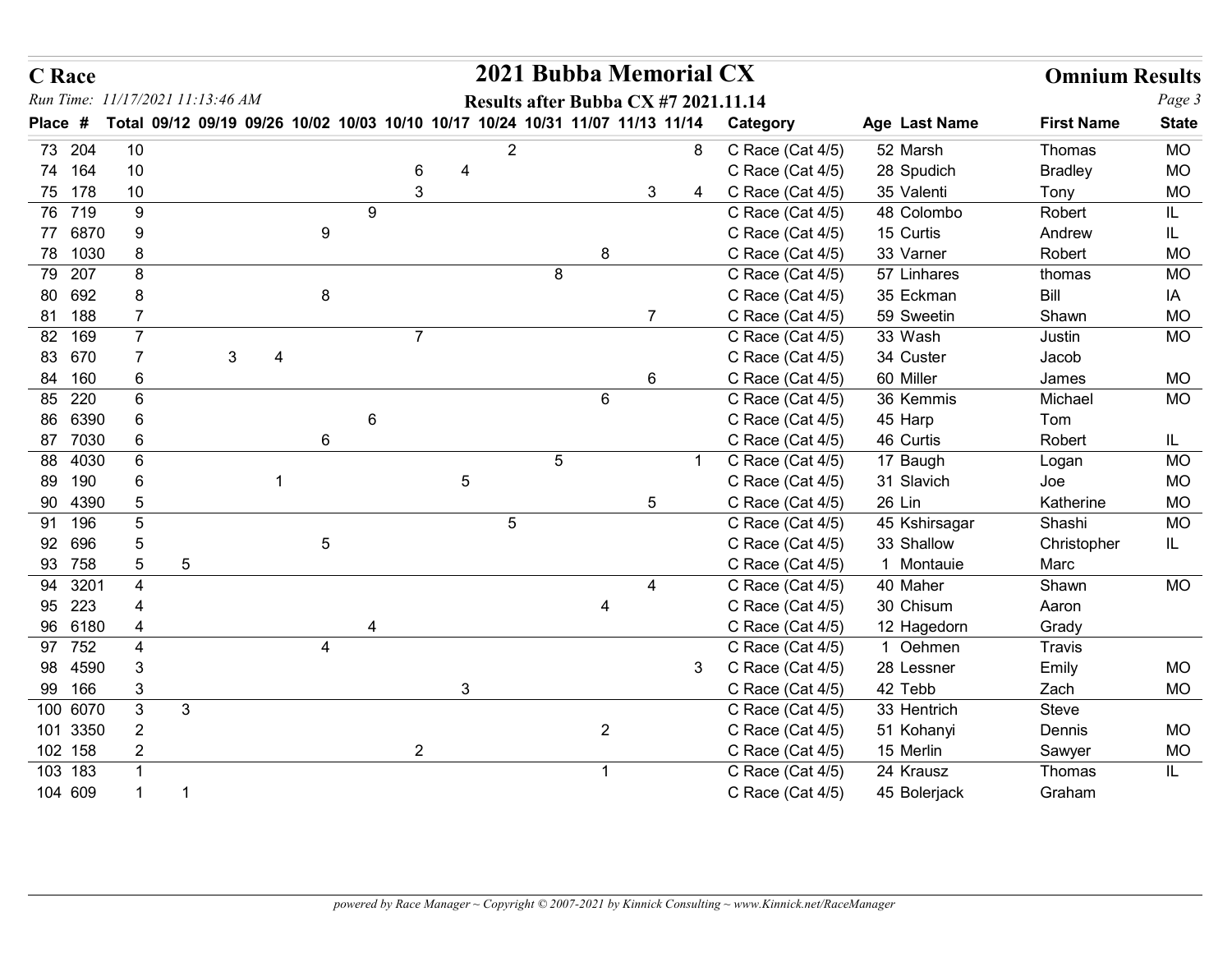|    | <b>B</b> Race        |                                                                               |          |    |          |    |    |                |                |         | 2021 Bubba Memorial CX |                |        |    |                                      |                         | <b>Omnium Results</b> |                        |
|----|----------------------|-------------------------------------------------------------------------------|----------|----|----------|----|----|----------------|----------------|---------|------------------------|----------------|--------|----|--------------------------------------|-------------------------|-----------------------|------------------------|
|    |                      | Run Time: 11/17/2021 11:13:46 AM                                              |          |    |          |    |    |                |                |         |                        |                |        |    | Results after Bubba CX #7 2021.11.14 |                         |                       | Page 1                 |
|    | <b>Place</b><br>#    | Total 09/12 09/19 09/26 10/02 10/03 10/10 10/17 10/24 10/31 11/07 11/13 11/14 |          |    |          |    |    |                |                |         |                        |                |        |    | Category                             | Age Last Name           | <b>First Name</b>     | <b>State</b>           |
| -1 | 83                   | 341                                                                           |          | 34 | 50       | 30 |    | 40             | 50             | 34      | 17                     | 12             | 34     | 40 | B Race (Cat 3/4)                     | 35 Roeleveld            | Matthew               | <b>MO</b>              |
|    | 3321<br>2.<br>3 92   | 232<br>161                                                                    | 17<br>40 | 30 | 14<br>34 |    | 50 | 23             | 34             | 9<br>30 | 26                     | 6              | 50     | 30 | B Race (Cat 3/4)<br>B Race (Cat 3/4) | 42 Beals<br>19 Lawrence | Joseph<br>Deron       | <b>MO</b><br><b>MO</b> |
|    | 93<br>4              | 139                                                                           | 30       | 17 | 10       |    |    | 20             | 8              |         | 14                     | 14             | 12     | 14 | B Race (Cat 3/4)                     | 36 Webster              | Chris                 | <b>MO</b>              |
|    | 97<br>5              | 137                                                                           |          |    |          |    |    |                | 26             |         | 34                     | 17             | 40     | 20 | B Race (Cat 3/4)                     | 40 Link                 | Michael               | <b>MO</b>              |
|    | 6 88                 | 133                                                                           |          | 23 | 30       |    |    | 50             | 30             |         |                        |                |        |    | B Race (Cat 3/4)                     | 43 Webb                 | Keith                 | <b>MO</b>              |
|    | 80<br>$7^{\circ}$    | 130                                                                           |          |    |          |    |    | $\overline{2}$ | 14             | 20      | 30                     | 30             |        | 34 | B Race (Cat 3/4)                     | 40 lysdahl              | zach                  | IL.                    |
|    | 9 <sup>′</sup>       | 107                                                                           |          |    |          |    |    | 26             | 17             | 12      | 12                     | 20             | 14     | 6  | B Race (Cat 3/4)                     | 44 Roberts              | Daniel                | <b>MO</b>              |
|    | 9 2870               | 100                                                                           | 34       | 26 | 40       |    |    |                |                |         |                        |                |        |    | B Race (Cat 3/4)                     | 42 Tangeman             | Zachary               | <b>MO</b>              |
|    | 10 1970              | 97                                                                            |          |    |          |    |    |                |                |         | 40                     | 34             |        | 23 | B Race (Cat 3/4)                     | 30 linn                 | jacob                 | <b>MO</b>              |
|    | 11 111               | 94                                                                            |          | 9  | 12       |    | 26 |                |                |         | 10                     | $\overline{7}$ | 20     | 10 | B Race (Cat 3/4)                     | 42 Bart Jr              | Robert                | <b>MO</b>              |
|    | 12 3971              | 90                                                                            |          |    |          |    |    |                |                |         |                        | 40             |        | 50 | B Race (Cat 3/4)                     | 14 Lembke               | Carter                | <b>MO</b>              |
|    | 13<br>1620<br>14 649 | 90<br>90                                                                      |          | 40 |          |    |    |                | 40             |         | 50                     |                |        |    | B Race (Cat 3/4)                     | 26 Schott               | Greg                  | MO                     |
|    | 15 94                | 88                                                                            |          |    |          | 50 |    | 34             | 12             | 14      | $\overline{2}$         |                |        | 26 | B Race (Cat 3/4)<br>B Race (Cat 3/4) | 31 Smith<br>40 Berla    | Philip<br>Bert        | MO                     |
|    | 16 87                | 81                                                                            |          |    |          |    |    | 10             | 3              | 23      | $\overline{7}$         | 5              | 26     |    | B Race (Cat 3/4)                     | 57 Olsen                | Gregory               | MO                     |
|    | 17 101               | 77                                                                            | 23       | 8  |          |    |    |                | 5              | 26      | $\,6\,$                |                |        | 9  | B Race (Cat 3/4)                     | 50 Kobush               | <b>Travis</b>         |                        |
|    | 18 117               | 76                                                                            | 50       |    |          |    |    |                |                |         |                        | 26             |        |    | B Race (Cat 3/4)                     | 36 Attebury             | <b>Brad</b>           | IL.                    |
|    | 19 82                | 65                                                                            |          |    |          | 26 | 34 |                | 4              |         |                        |                |        |    | B Race (Cat 3/4)                     | 35 Bourbonnais          | Jack                  | MO                     |
|    | 20 84                | 61                                                                            |          | 20 | 8        |    |    | 12             | 9              |         | $\boldsymbol{9}$       |                |        | 3  | B Race (Cat 3/4)                     | 31 Gonzalez             | Luisalberto           | <b>MO</b>              |
|    | 21 89                | 59                                                                            |          | 14 | $20\,$   |    |    | 17             |                |         | $\bf 8$                |                |        |    | B Race (Cat 3/4)                     | 39 Warren               | Ryan                  | IL.                    |
|    | 22 95                | 51                                                                            |          |    |          |    |    | 14             | 23             |         |                        | 9              |        | 5  | B Race (Cat 3/4)                     | 35 Petty                | Andrew                | MO                     |
|    | 23 118               | 50                                                                            |          |    |          |    |    |                |                |         |                        | 50             |        |    | B Race (Cat 3/4)                     | 14 Child                | Rowan                 | MO                     |
|    | 24 1300              | 50                                                                            |          |    |          |    |    |                |                | 50      |                        |                |        |    | B Race (Cat 3/4)                     | 33 Grman                | Alexander             | MO                     |
|    | 25 746<br>26 1890    | 50<br>50                                                                      |          | 50 |          |    |    |                |                |         | 20                     |                | $30\,$ |    | B Race (Cat 3/4)<br>B Race (Cat 3/4) | 1 Graeves<br>38 Vallis  | Drew<br>Robin         | MO                     |
|    | 27 113               | 48                                                                            |          |    |          |    |    |                |                |         | 23                     | 8              |        | 17 | B Race (Cat 3/4)                     | 37 bockting             | Benji                 | MO                     |
|    | 28 603               | 47                                                                            | 14       | 10 | 23       |    |    |                |                |         |                        |                |        |    | B Race (Cat 3/4)                     | 35 Pulvirenti           | Todd                  |                        |
|    | 29 81                | 45                                                                            |          |    |          |    |    | 8              |                |         |                        | 3              | 23     |    | B Race (Cat 3/4)                     | 40 Person               | Andrew                | MO                     |
|    | 30 90                | 42                                                                            |          |    |          |    |    | 4              | $\overline{2}$ |         | 5                      | $\overline{2}$ | 17     | 12 | B Race (Cat 3/4)                     | 47 May                  | Simon                 | <b>MO</b>              |
|    | 31 2981              | 40                                                                            |          |    |          |    |    |                |                | 40      |                        |                |        |    | B Race (Cat 3/4)                     | 40 henry                | peat                  | MO                     |
|    | 32 6880              | 40                                                                            |          |    |          |    | 40 |                |                |         |                        |                |        |    | B Race (Cat 3/4)                     | 28 Wunrow               | Stephen               | IL.                    |
|    | 33 731               | 40                                                                            |          |    |          | 40 |    |                |                |         |                        |                |        |    | B Race (Cat 3/4)                     | 17 Ptaszek              | Adam                  | IL.                    |
|    | 34 2840              | 38                                                                            | 26       | 12 |          |    |    |                |                |         |                        |                |        |    | B Race (Cat 3/4)                     | 63 Schwantner           | James                 | <b>MO</b>              |
|    | 35 105<br>36 3111    | 37<br>37                                                                      | 20       |    | 17       |    |    |                | 20             | 17      |                        |                |        |    | B Race (Cat 3/4)<br>B Race (Cat 3/4) | 21 Briggs<br>40 Dawson  | Robert<br>Matthew     | MA<br>IL.              |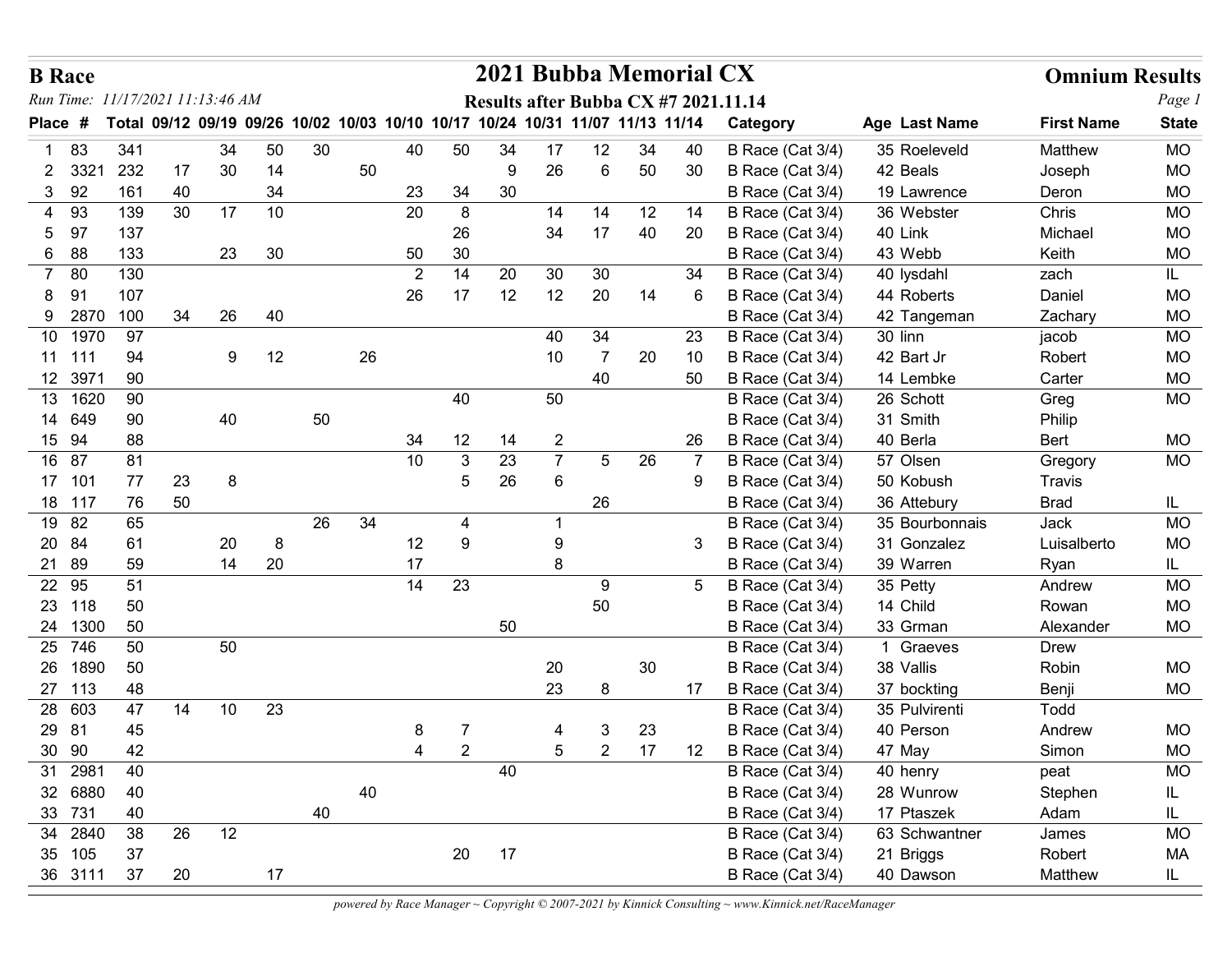| <b>B</b> Race                    |                |                |                                                                               |    |    |                 |    |         |   |        | 2021 Bubba Memorial CX               |   |                                      |                            | <b>Omnium Results</b> |                  |
|----------------------------------|----------------|----------------|-------------------------------------------------------------------------------|----|----|-----------------|----|---------|---|--------|--------------------------------------|---|--------------------------------------|----------------------------|-----------------------|------------------|
| Run Time: 11/17/2021 11:13:46 AM |                |                |                                                                               |    |    |                 |    |         |   |        | Results after Bubba CX #7 2021.11.14 |   |                                      |                            |                       | Page 2           |
| Place #                          |                |                | Total 09/12 09/19 09/26 10/02 10/03 10/10 10/17 10/24 10/31 11/07 11/13 11/14 |    |    |                 |    |         |   |        |                                      |   | Category                             | Age Last Name              | <b>First Name</b>     | <b>State</b>     |
| 37 104                           | 36             |                | 26                                                                            |    |    | $\overline{7}$  | 10 |         |   |        |                                      |   | B Race (Cat 3/4)                     | 1 Snawder                  | <b>Nick</b>           |                  |
| 38 1720<br>39 732                | 35<br>34       |                | 9                                                                             | 34 |    |                 |    |         | 3 |        | 10                                   | 2 | B Race (Cat 3/4)                     | 53 Kessler<br>48 Norris    | Matt<br>Carl          | <b>MO</b>        |
| 40 86                            | 33             | 10             | 6                                                                             |    |    | 6               | -1 | 10      |   |        |                                      |   | B Race (Cat 3/4)<br>B Race (Cat 3/4) | 53 Martin                  | Robert                | IL.<br><b>MO</b> |
| 41 78                            | 30             |                |                                                                               |    |    | 30              |    |         |   |        |                                      |   | B Race (Cat 3/4)                     | 25 Botts                   | Petey                 | <b>MO</b>        |
| 42 7150                          | 30             |                |                                                                               |    | 30 |                 |    |         |   |        |                                      |   | B Race (Cat 3/4)                     | 52 Dekeersgieter           | Paul                  | IL               |
| 43 103                           | 29             |                |                                                                               |    |    |                 | 6  |         |   | 23     |                                      |   | B Race (Cat 3/4)                     | 33 Varner                  | Robert                | <b>MO</b>        |
| 44 716                           | 23             |                |                                                                               |    | 23 |                 |    |         |   |        |                                      |   | B Race (Cat 3/4)                     | 42 Mahaffey                | David                 | IL.              |
| 45 7060                          | 23             |                |                                                                               | 23 |    |                 |    |         |   |        |                                      |   | B Race (Cat 3/4)                     | 38 Shough                  | Joshua                | IL               |
| 46 6940                          | 20             |                |                                                                               |    | 20 |                 |    |         |   |        |                                      |   | B Race (Cat 3/4)                     | 38 Stuck                   | Eric                  | IL               |
| 47 753                           | 17             |                |                                                                               |    | 17 |                 |    |         |   |        |                                      |   | B Race (Cat 3/4)                     | 1 Legrand                  | Charles               |                  |
| 48 85                            | 17             |                |                                                                               |    |    | 9               |    |         |   |        |                                      | 8 | B Race (Cat 3/4)                     | 1 Hilliard                 | Phil                  | <b>MO</b>        |
| 49 4400<br>50 604                | 15<br>15       | 9              | 6                                                                             |    | 14 |                 |    |         |   |        |                                      |   | B Race (Cat 3/4)<br>B Race (Cat 3/4) | 38 Mcclintock<br>47 Nelson | Amy<br>James          | MO<br><b>MO</b>  |
| 51 1850                          | 15             | $\overline{7}$ | $\overline{4}$<br>4                                                           |    |    |                 |    |         |   |        |                                      |   | B Race (Cat 3/4)                     | 55 Dooley                  | Timothy               | <b>MO</b>        |
| 52 2960                          | 14             | 12             | $\overline{2}$                                                                |    |    |                 |    |         |   |        |                                      |   | B Race (Cat 3/4)                     | 62 Stika                   | Mark                  | <b>MO</b>        |
| 53 3150                          | 13             | 8              | $5\phantom{.0}$                                                               |    |    |                 |    |         |   |        |                                      |   | B Race (Cat 3/4)                     | 65 Farrell                 | Craig                 | <b>MO</b>        |
| 54 7072                          | 12             |                |                                                                               |    | 12 |                 |    |         |   |        |                                      |   | B Race (Cat 3/4)                     | 40 Isermann                | Katie                 | IL               |
| 55 1100                          | $10\,$         |                |                                                                               |    |    |                 |    |         |   | $10\,$ |                                      |   | B Race (Cat 3/4)                     | 39 Loudermilk              | Derek                 | <b>MO</b>        |
| 56 7100                          | $10$           |                |                                                                               |    | 10 |                 |    |         |   |        |                                      |   | B Race (Cat 3/4)                     | 29 Wunrow                  | Jacqueline            | IL               |
| 57 2890<br>58 6900               | 10             |                | $\overline{7}$                                                                |    | 9  | $\mathbf{3}$    |    |         |   |        |                                      |   | B Race (Cat 3/4)<br>B Race (Cat 3/4) | 63 Braet<br>30 Matson      | Dana<br>Michael       | <b>MO</b>        |
| 59 106                           | 9<br>8         |                |                                                                               |    |    |                 |    | $\bf 8$ |   |        |                                      |   | B Race (Cat 3/4)                     | 19 Martin                  | Johnny                | IL.<br><b>MO</b> |
| 60 3000                          | 8              | 6              | $\overline{2}$                                                                |    |    |                 |    |         |   |        |                                      |   | B Race (Cat 3/4)                     | 56 Klages                  | James                 | <b>MO</b>        |
| 61 3370                          | $\overline{7}$ |                | $\overline{7}$                                                                |    |    |                 |    |         |   |        |                                      |   | B Race (Cat 3/4)                     | 60 Lewis                   | Kent                  | IL.              |
| 62 651                           | 6              |                | $\sqrt{5}$                                                                    |    |    |                 |    |         |   |        |                                      |   | B Race (Cat 3/4)                     | 28 Jackson                 | Dane                  |                  |
| 63 77                            | $\overline{5}$ |                |                                                                               |    |    | $5\phantom{.0}$ |    |         |   |        |                                      |   | B Race (Cat 3/4)                     | 15 Bernstein               | Cooper                | IA               |
| 64 607                           | $\overline{5}$ | $\sqrt{5}$     |                                                                               |    |    |                 |    |         |   |        |                                      |   | B Race (Cat 3/4)                     | 33 Hentrich                | Steve                 |                  |
| 65 1590                          | $\overline{5}$ |                |                                                                               |    |    |                 |    |         |   |        |                                      | 4 | B Race (Cat 3/4)                     | 27 Meyer                   | Stephan               | MO               |
| 66 107                           |                |                | $\mathbf{3}$                                                                  |    |    |                 |    |         |   |        |                                      |   | B Race (Cat 3/4)                     | 38 Brewer                  | Daniel                | MO               |
| 67 677                           | $\mathbf{3}$   |                | $\mathbf{3}$<br>$\mathbf 1$                                                   |    |    |                 |    |         |   |        |                                      |   | B Race (Cat 3/4)                     | 41 Landsness               | Eric                  |                  |
| 68 675                           |                |                |                                                                               |    |    |                 |    |         |   |        |                                      |   | B Race (Cat 3/4)                     | 25 Gainer                  | Brian                 |                  |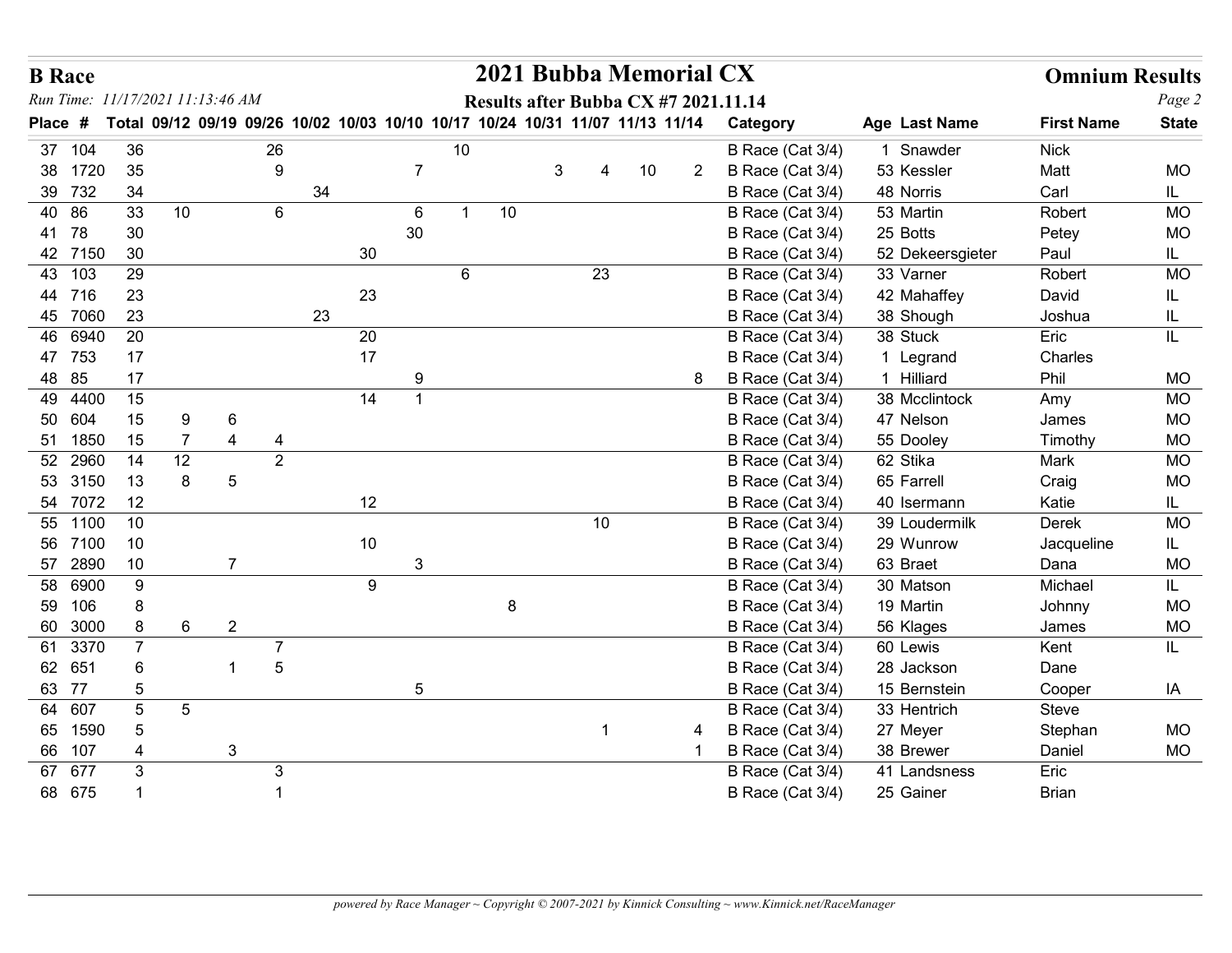| <b>A</b> Race                    |      |            |          |          |          |        |        |          |    |          | 2021 Bubba Memorial CX                                                        |                   |     |    |                                          |                        | <b>Omnium Results</b> |                   |
|----------------------------------|------|------------|----------|----------|----------|--------|--------|----------|----|----------|-------------------------------------------------------------------------------|-------------------|-----|----|------------------------------------------|------------------------|-----------------------|-------------------|
| Run Time: 11/17/2021 11:13:46 AM |      |            |          |          |          |        |        |          |    |          |                                                                               |                   |     |    | Results after Bubba CX #7 2021.11.14     |                        |                       | Page 1            |
| <b>Place</b>                     | -#   |            |          |          |          |        |        |          |    |          | Total 09/12 09/19 09/26 10/02 10/03 10/10 10/17 10/24 10/31 11/07 11/13 11/14 |                   |     |    | Category                                 | Age Last Name          | <b>First Name</b>     | <b>State</b>      |
| $1 \quad 4$                      |      | 280        |          | 50       | 50       |        |        | 40       |    |          | 40                                                                            | 50                | 50  |    | A Race (Cat 1/2/3)                       | 43 Miller              | Daniel                | <b>MO</b>         |
| 8<br>$2^{\circ}$                 |      | 274        | 26       |          | 34       |        |        |          | 50 | 50       | 30                                                                            | 34                |     | 50 | A Race (Cat 1/2/3)                       | 54 Harre               | Chris                 | <b>MO</b>         |
| 3 2930<br>$4 \quad 3$            |      | 220<br>217 | 40       |          | 40<br>30 |        |        |          |    | 30       |                                                                               | 30                | 40  | 40 | A Race (Cat 1/2/3)                       | 29 Okenfuss            | Jon<br>Devin          | <b>MO</b>         |
| 5                                | 2800 | 208        | 50       | 34<br>26 |          |        |        | 50<br>30 |    | 40<br>34 | 23<br>34                                                                      | 40                |     | 34 | A Race (Cat 1/2/3)<br>A Race (Cat 1/2/3) | 38 Clark<br>29 Kukla   | <b>Brian</b>          | MO<br><b>MO</b>   |
| 6 6                              |      | 196        |          | 20       | 23       |        |        | 23       | 34 | 20       |                                                                               | 26                | 30  | 20 | A Race (Cat 1/2/3)                       | 51 Morgan              | Michael               | <b>MO</b>         |
| 7 <sub>7</sub>                   |      | 163        |          |          |          |        |        | 20       | 40 | 23       | 20                                                                            |                   | 34  | 26 | A Race (Cat 1/2/3)                       | 38 Hynes               | Matthew               | <b>MO</b>         |
| - 5<br>8                         |      | 141        |          |          |          |        |        | 26       | 30 | 17       | 17                                                                            | 17                | 20  | 14 | A Race (Cat 1/2/3)                       | 49 Cooper              | Craig                 | <b>MO</b>         |
| 9 13                             |      | 137        | 14       |          | 17       |        |        |          | 26 |          | 14                                                                            | 23                | 26  | 17 | A Race (Cat 1/2/3)                       | 33 Grman               | Alexander             | MO                |
| 10 15                            |      | 126        | 30       | 40       |          |        |        |          |    |          | 26                                                                            |                   |     | 30 | A Race (Cat 1/2/3)                       | 37 Hartzel             | lan                   | <b>MO</b>         |
| 11 <sub>2</sub>                  |      | 82         |          | 30       | 26       |        |        |          |    | 26       |                                                                               |                   |     |    | A Race (Cat 1/2/3)                       | 46 Johnson             | Joshua                | <b>MO</b>         |
| 12 3280                          |      | 76         |          | 14       | 14       |        |        |          |    | 10       |                                                                               | 9                 | -17 | 12 | A Race (Cat 1/2/3)                       | 40 Gatto               | Vince                 | <b>MO</b>         |
| 13 3130                          |      | 63         | 20       | 23       | 20       |        |        |          |    |          |                                                                               |                   |     |    | A Race (Cat 1/2/3)                       | 41 Dust                | Anthony               | IL.               |
| 14 2980<br>15 12                 |      | 56<br>50   |          |          |          |        |        |          | 23 |          |                                                                               | 10                |     | 23 | A Race (Cat 1/2/3)<br>A Race (Cat 1/2/3) | 40 henry<br>39 Hartzel | peat                  | <b>MO</b><br>OR   |
| 16 6970                          |      | 50         |          |          |          |        | 50     |          |    |          | 50                                                                            |                   |     |    | A Race (Cat 1/2/3)                       | 48 Cavoto Jr           | Stephen<br>PJ         |                   |
| 17 723                           |      | $50\,$     |          |          |          | 50     |        |          |    |          |                                                                               |                   |     |    | A Race (Cat 1/2/3)                       | 30 Jack                | Rory                  |                   |
| 18 7800                          |      | 48         |          |          |          |        |        |          | 14 | 14       |                                                                               | 20                |     |    | A Race (Cat 1/2/3)                       | 25 Botts               | Petey                 | <b>MO</b>         |
| 19 714                           |      | 40         |          |          |          |        | 40     |          |    |          |                                                                               |                   |     |    | A Race (Cat 1/2/3)                       | 18 Rogers              | Owen                  | <b>OR</b>         |
| 20 724                           |      | 40         |          |          |          | $40\,$ |        |          |    |          |                                                                               |                   |     |    | A Race (Cat 1/2/3)                       | 18 Swinand             | Peter                 |                   |
| 21 17                            |      | 35         |          |          |          |        |        |          |    |          |                                                                               | $12 \overline{ }$ | 23  |    | A Race (Cat 1/2/3)                       | 40 Langworthy          | Jonathan              | <b>MO</b>         |
| 22 <sub>1</sub>                  |      | 34         |          |          |          |        |        | 34       |    |          |                                                                               |                   |     |    | A Race (Cat 1/2/3)                       | 38 Boyce               | Wesley                | <b>MO</b>         |
| 23 715                           |      | 34         |          |          |          |        | 34     |          |    |          |                                                                               |                   |     |    | A Race (Cat 1/2/3)                       | 52 Dekeersgieter       | Paul                  | IL                |
| 24 725                           |      | 34         |          |          |          | 34     |        |          |    |          |                                                                               |                   |     |    | A Race (Cat 1/2/3)                       | 26 Bloyd-Peshkin       | Jeremy                |                   |
| 25 16<br>26 2861                 |      | 34<br>34   | 34<br>17 | 17       |          |        |        |          |    |          |                                                                               |                   |     |    | A Race (Cat 1/2/3)<br>A Race (Cat 1/2/3) | 19 Child<br>41 Sweeney | Orion                 | <b>MO</b><br>$MO$ |
| 27 7071                          |      | $30\,$     |          |          |          |        | $30\,$ |          |    |          |                                                                               |                   |     |    | A Race (Cat 1/2/3)                       | 40 Isermann            | Doug<br>Katie         | IL.               |
| 28 726                           |      | $30\,$     |          |          |          | $30\,$ |        |          |    |          |                                                                               |                   |     |    | A Race (Cat 1/2/3)                       | 21 Fitzgerald          | Joshua                |                   |
| 29 727                           |      | $26\,$     |          |          |          | $26\,$ |        |          |    |          |                                                                               |                   |     |    | A Race (Cat 1/2/3)                       | 32 Tuneberg            | Ross                  | IL                |
| 30 728                           |      | 23         |          |          |          | 23     |        |          |    |          |                                                                               |                   |     |    | A Race (Cat 1/2/3)                       | 42 Richardson          | Kevin                 | IL                |
| 31 631                           |      | 23         | 23       |          |          |        |        |          |    |          |                                                                               |                   |     |    | A Race (Cat 1/2/3)                       | 16 Child               | Asa                   | <b>MO</b>         |
| 32 14                            |      | 21         | 9        |          | 12       |        |        |          |    |          |                                                                               |                   |     |    | A Race (Cat 1/2/3)                       | 41 Peipert             | Scott                 | IL.               |
| 33 2880                          |      | 20         |          |          |          |        |        |          | 20 |          |                                                                               |                   |     |    | A Race (Cat 1/2/3)                       | 52 Bobelak             | Michael               | <b>MO</b>         |
| 34 729                           |      | 20         |          |          |          | 20     |        |          |    |          |                                                                               |                   |     |    | A Race (Cat 1/2/3)                       | 54 Swinand             | Paul                  | IL.               |
| 35 11                            |      | 17         |          |          |          |        |        |          | 17 |          |                                                                               |                   |     |    | A Race (Cat 1/2/3)                       | 39 Loudermilk          | Derek                 | <b>MO</b>         |
| 36 2770                          |      | 17         |          |          |          |        |        | 17       |    |          |                                                                               |                   |     |    | A Race (Cat 1/2/3)                       | 51 Carter              | Paul                  | <b>TN</b>         |